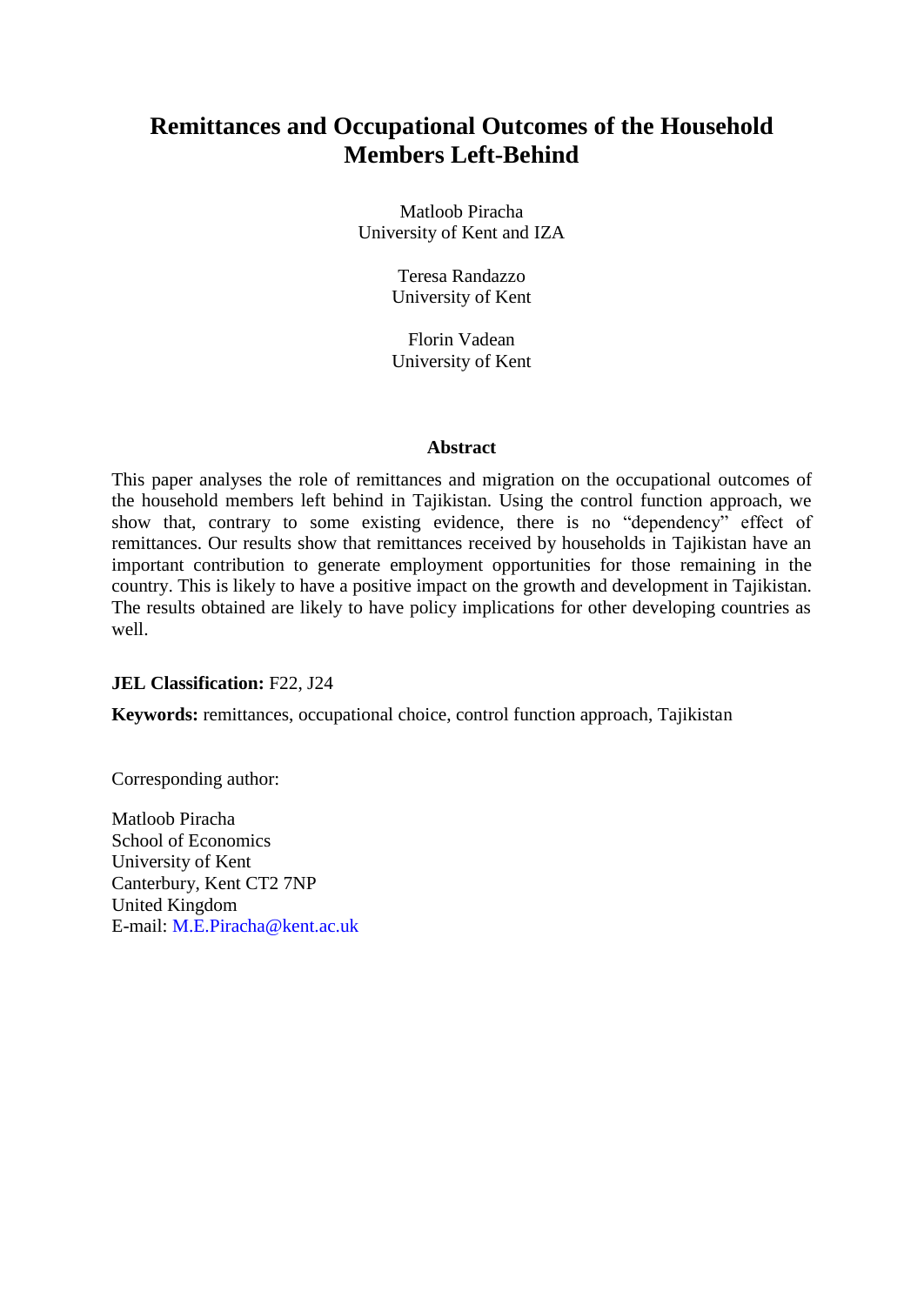#### **1. Introduction**

 $\overline{\phantom{a}}$ 

Many empirical studies have underlined the interrelationship between migration and development. One stream of research in this area is focused on occupational choices, especially the possible entrepreneurial tendencies, of return migrants. Given the financial constraints in the country of origin, which hinder the development of entrepreneurial activities, remittances and repatriated savings are a way to finance new projects (Mesnard 2004; Ilahi 2002; Dustmann and Kirchkamp 2002). Furthermore, compared to non-migrants, return migrants or those living in households with return migrants are more likely to be selfemployed and, thus, help create employment opportunities in the home country's labour market with positive consequences for growth and development (Giulietti *et al.* 2013; Demurger and Xu 2011; Piracha and Vadean 2010).

While there are a number of papers that look at remittances, return migration and occupational choice, the effect of remittances on the occupational choices of the non-migrant household members has received less attention.<sup>1</sup> Nevertheless, there are a number of ways in which migration and remittances could affect those remaining in the home country.<sup>2</sup> For instance, since remittances from migrants usually take place under conditions of asymmetric information, there could be a possible moral hazard problem in which the relative in the home country exerts minimal effort, which is not observable by the migrant (see Chami *et al.* 2003). This could, in the extreme, mean that the relative remaining in the country of origin enjoys leisure at the expense of the migrant and chooses not to work at all. On the upside, remittances can be used by household members in entrepreneurial activities and, thus, generate wealth and employment, especially in the presence of credit constraints (see Woodruff and Zenteno 2007).

Acosta (2007) examines the effect of either 'access to remittances' and 'living in a migrant household' on labour force participation, hours worked and occupational choice of those left behind. He uses a nationally representative household survey from El Salvador and implements an instrumental variable approach to correct for bias due to endogeneity of remittances and migration variables. He finds gender differences in the use of remittances across households: access to remittances produces a disincentive effect on participation and number of hours worked for women, but not for men. Regarding occupational choice, Acosta

<sup>1</sup> A slightly related literature covers the impact of remittances on the labour market *participation* of those left behind (Kim 2007; Funkhouser 2006). Justino and Shemyakina (2010) conduct such an analysis for Tajikistan and find that adults in remittance receiving households are less likely to participate in the labour market and supply fewer working hours; the effect being stronger for men. <sup>2</sup> For a review of the related literature, see Antman (2013).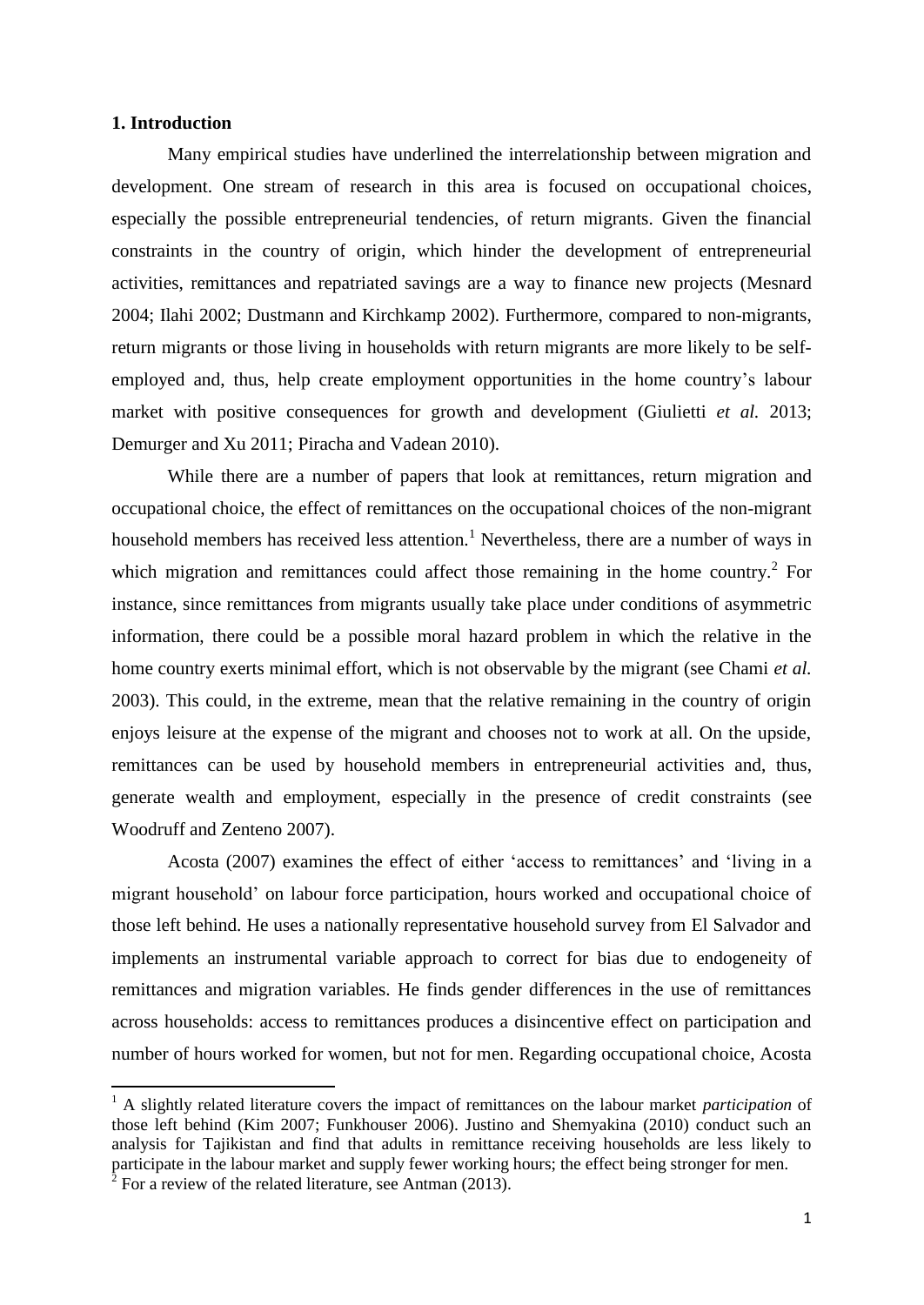shows that remittances increase the probability to work on own-account among men, while recipient females are more likely to be microenterprise owners. Across gender the effect is much stronger in rural areas. The results suggest that international transfers can help boost business and overcome liquidity constraints, in particular in underdeveloped areas. The hypothesis that remittances create access to self-employment activities in the presence of lack of capital is supported, for example, by empirical findings for Pakistan (Adams 1998), Thailand (Paulson and Townsend 2004), Mexico (Woodruff and Zenteno 2007), and the Philippines (Yang 2008).

With the different possible effects of remittances on the remaining household, it is important to understand their role on development through the occupational decisions of those left behind.<sup>3</sup> We analyse such an impact in Tajikistan, a country experiencing a significant outflow of temporary labour migration due to poor living conditions and lack of jobs. We use the 2007 Tajikistan Living Standards Survey (TLSS) and consider four possible occupational outcomes: a) not working, b) working on a household farm, c) working in a household business, and d) wage employment. Given that agriculture accounts for about 20 per cent of Tajikistan's GDP and employs over 60 per cent of the labour force (see European Training Foundation 2010), we explicitly distinguish between working in either a household farm or non-farm business in order to determine whether access to remittances allows households to engage in riskier non-farm investments.

We find that for men remittances have a negative impact on working as wage employee. Moreover, after controlling for endogeneity, the positive effect of receiving remittances on not working disappears, while the effect on working in one's own household business becomes positive and significant. This reveals a link between remittances and household investments in job creating activities, with a potentially positive effect on economic development. For women, however, we find no significant impact of remittances on occupational outcomes. This is most probably due to the fact that women occupation outcomes in Tajikistan's society are mainly determined by culture and tradition. The argument is confirmed by a decomposition analysis, showing that the differences in predicted probabilities between men and women are mainly due to 'treatment' (i.e., belonging to the gender group) than to 'endowment' (i.e., gender differences in characteristics).

 $\overline{\phantom{a}}$ 

<sup>&</sup>lt;sup>3</sup> Banerji and Newman (1993) argue that "there are several ways in which the dynamics of occupational choice influence the process of development. Most obvious among them is the effect on the distribution of income and wealth. Insofar distribution can affect saving, investment, risk bearing, fertility and the composition of demand and production, there is a clear link with the economy's rate of growth and hence with development in its narrowest sense" (page 275).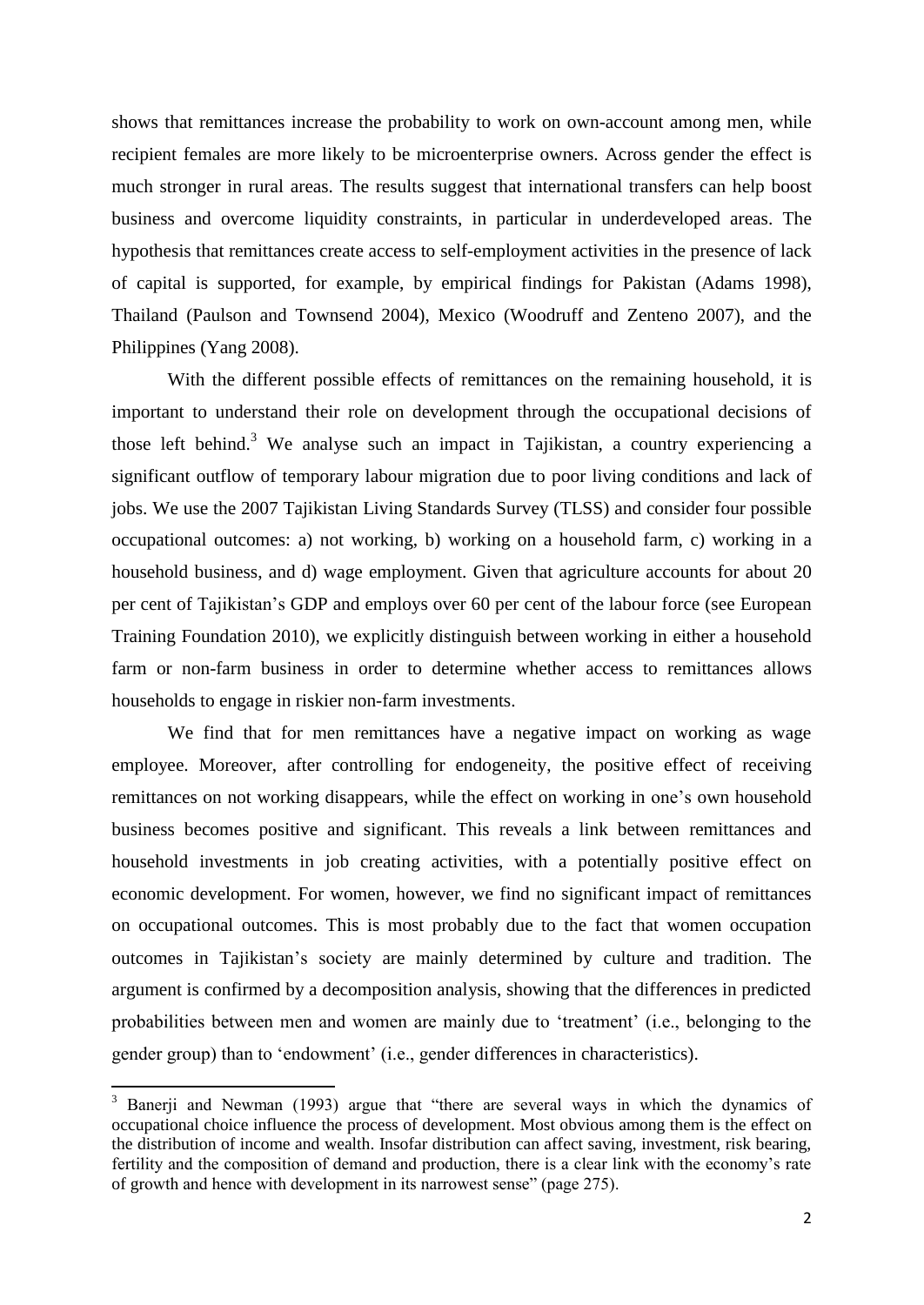The remainder of the paper is organized as follows. Section 2 provides some background on the migration and labour market situation in Tajikistan. Section 3 presents the descriptive statistics while Section 4 describes the empirical approach. Results are discussed in Section 5 and the concluding remarks appear in the last section.

#### **2. Labour market and migration in Tajikistan**

 $\overline{\phantom{a}}$ 

Tajikistan is classified as one of the poorest countries in the world. Instability after the collapse of the Soviet Union contributed to the slow down of the development process with a significant consequence on the standard of living. The 1992-1998 civil war compromised the poor physical infrastructure and destroyed much of human and social capitals of this already beleaguered economy.

Despite the economic reforms in the last decade that have allowed the country to achieve substantial welfare improvements, 4 poverty is still a threat for majority of Tajiks. The World Bank (2009) reports that 41 per cent of the population was living below the poverty line at the end of 2007. The most affected by poverty are the rural areas that host about 75 per cent of the population (World Bank 2009). The lack of employment opportunities is a pressing issue in Tajikistan as the labour market has failed to respond to the rapid population growth. According to the official statistics, the labour force participation rate was 51.7 per cent (2,201,000 people) in 2007 and is much lower among females and in the urban areas (European Training Foundation 2010). The main sector of employment is agriculture whereas the industrial production is weak and concentrated in few regional centres.

Estimates of the unemployment level vary with respect to the source of data: according to the State Statistics Committee the unemployment rate was reasonably constant between 2000 and 2007 at 2.3 per cent, estimates on the basis of the Labour Force Survey give an unemployment level of 7.4 per cent in 2004, while estimates based on the 2007 Tajikistan Living Standard Survey reveal an unemployment rate of 9.5 per cent. By themselves, those numbers are not high but it is important to note that the figures are relatively low because of labour emigration and the high rate of inactivity in the labour market (about 48.3 per cent). Overall, the unemployment rate is much higher in urban than rural areas and women are more affected than men. Young people are the category suffering most from the lack of jobs and migration represents a relief/safety valve to this problem.

<sup>&</sup>lt;sup>4</sup> The average monthly per capita income increased in real terms from 119 somoni (about USD 40) in 2003 to 150 somoni (about USD 43) in 2007.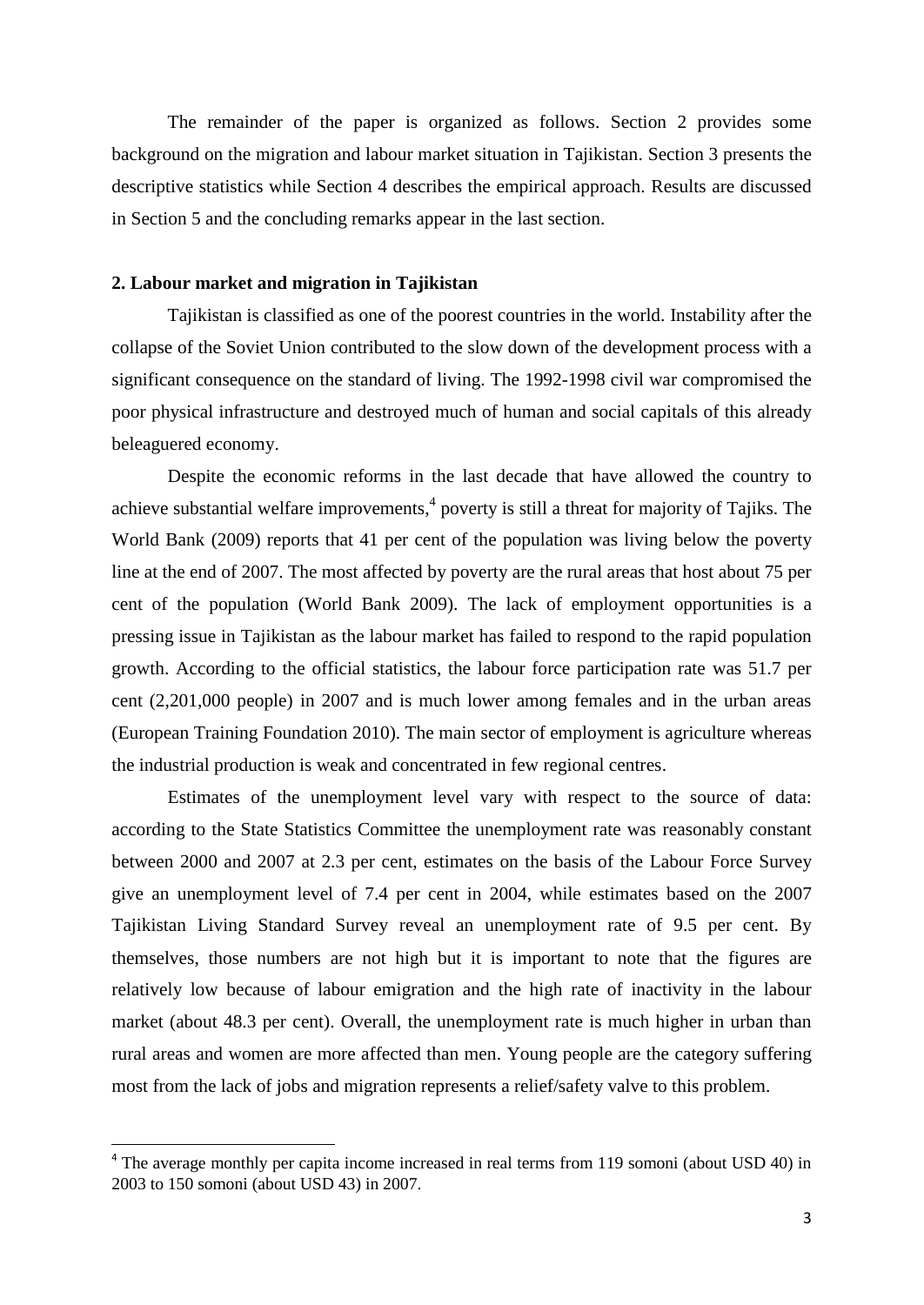The migration trends in Tajikistan reflect the history of the country and one can identify different phases. The early 1990s were characterized by a refugee flow due to political instability and the civil war (1992-1997), which led to a significant change in the ethnic composition of the population. The census conducted in Tajikistan in 2000 revealed that between 1989 and 2000 the country became more Tajik, as their share in the population increased from 62.3 to 79.9 per cent, while the presence of other ethnic groups decreased substantially (Erlich 2006). The most important outflow concerned the Russians as the civil war made it dangerous for them to stay and many of them returned to Russia or moved to other ex- Soviet Republics. Also, many ethnic Turkmen, Kyrgyz and Uzbek fled the country during the civil war and the majority of them did not return or reclassified themselves as ethnic Arabs or Tajiks.

The late 1990s and 2000s saw an increase in labour migration to an unprecedented scale. The International Labour Organisation (2010) reports that an estimated 500,000 to 800,000 Tajik nationals (or about 10 per cent of the total population) have left the country to work abroad, the majority (over 95 per cent) to Russia. Most migration flows are temporary/seasonal in the lower skilled and informal sectors in agriculture, construction, trade and communal services. Migrants are predominantly young men from rural areas, many of them with completed secondary or vocational education.<sup>5</sup> The majority of migrants are married, but they only seldom migrate with their family, as their wages are low and insufficient to meet family needs in the host country. Nevertheless, their incomes are sufficient for sustaining the family in Tajikistan, where the cost of living is significantly lower.

Migrants' remittances represent an important source of income for many households in Tajikistan. For a considerable number of Tajiks the income abroad is the only way to provide for the basic needs of their families. Migration, therefore, can be seen as a survival strategy for dealing with poverty. According to the State Statistical Committee, only 30 per cent of households with at least one member abroad consider themselves poor compared to 65 per cent of the overall population (Olimova and Bosc 2003). According to Riester (2012), remittances amounted to \$2.5 billion in 2008 and represented 49.6 per cent of the country's GDP.

 $\overline{a}$ 

 $<sup>5</sup>$  In 2005, among those who travelled abroad to earn a living for the first time, 88 per cent were</sup> younger than 30 (International Organization for Migration, 2006).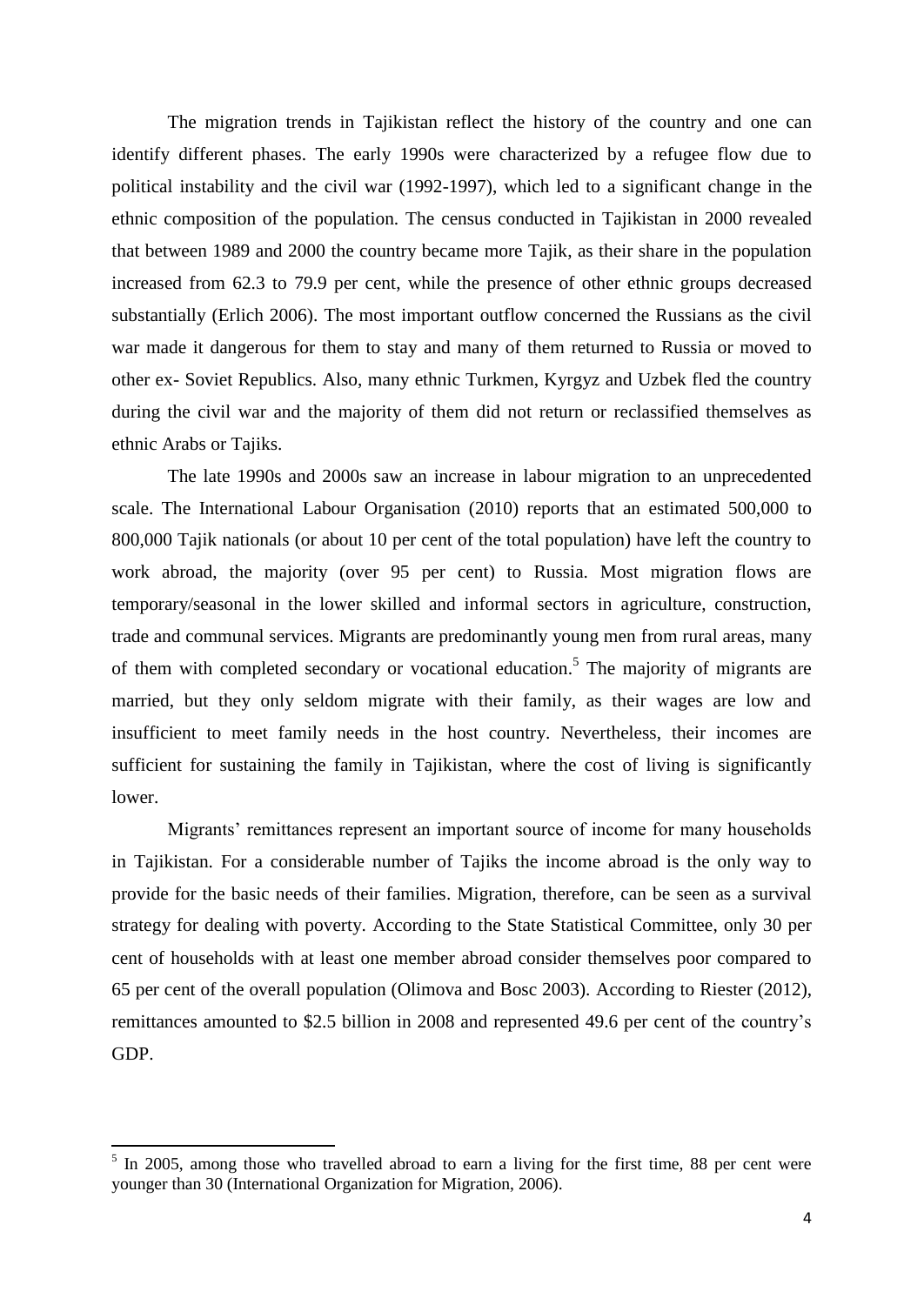## **3. Data**

We study the impact of remittances and migration on the individual's activity choice decision using cross-sectional data from the Tajikistan Living Standards Survey 2007 (henceforth TLSS 2007). The data has been collected in two stages from September to November 2007 involving the National Statistical Committee of Tajikistan, the World Bank and the United Nations Children's Fund. The survey, designed mainly to allow for a reliable assessment of poverty and living standards in Tajikistan, considers different aspects of individual and household characteristics and covers a wide range of topics such as migration, employment, income, expenditure, health and nutritional status, and agriculture. The goal of the survey was to stimulate the wider use of household data for the implementation of policies aimed to reduce poverty in a country in which a consistent part of the population is not able to meet its basic need (World Bank 2009). The total sample, representative at the national level, contains 4,860 households.

The working population in Tajikistan (15 to 62 for men and 15 to 57 for women) consists of 4.2 million individuals though only half of them are part of the labour force, the other half being inactive (World Bank 2009). The low labour market participation in Tajikistan is captured by the survey data: about 50 per cent of the sampled adults are outside the labour force. Housewife is the category that dominates the non-labour market participant group (47 per cent) and further 26 per cent report to be students. The rest of the inactive individuals are either retired, discouraged in finding a job or working seasonally.

For the purpose of our study we restrict our sample to the working age adults, i.e., 15 to 62 for males and 15 to 57 for females. After dropping handicapped, housewives, students, individuals in retirement and military service as well as observations with missing values for the variables of interest, we end up with 9,366 individuals: 5,909 males and 3,457 females.

Under the hypothesis that remittances can affect the labour market decisions of those left behind, we consider four possible outcomes: not working; working on a household farm; working in a household business; and wage employment (i.e., working for a non-family business). The 'not working' category includes those who at the time of the survey were either unemployed, waiting for a recall by the employer, discouraged because of not finding a job, or waiting for a busy season. We consider separately those working in agriculture and any other type of business within the household because of the possibility of a different strategy behind the two categories: having access to remittances could allow households to take more risk and diversify into non-farm business.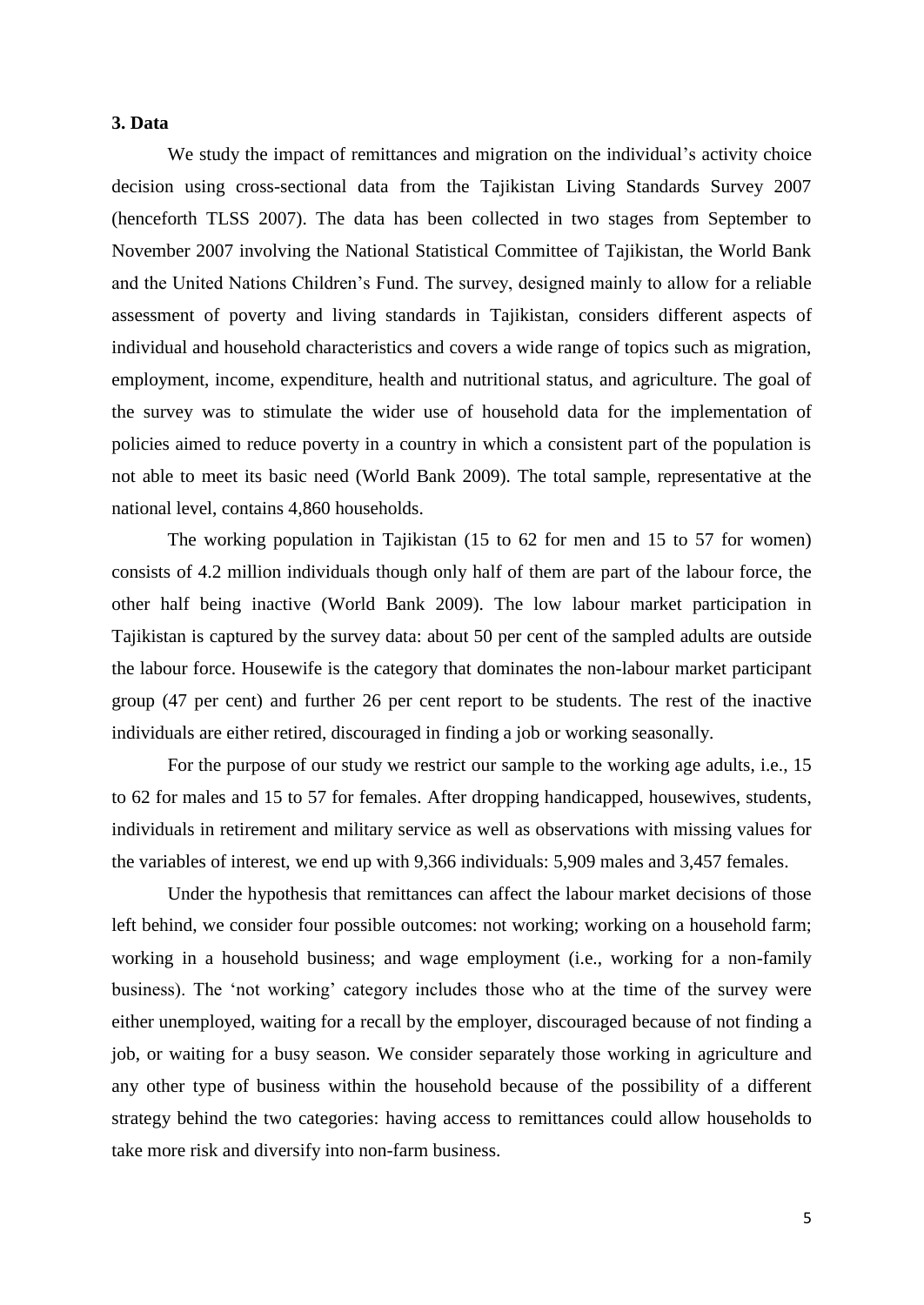The analysis is focused exclusively on international remittances, defined as monetary and in kind transfers received by the household from abroad during the past 12 months. The information on remittances is collected in two different sections of the questionnaire. The first section contains questions on household members being abroad at the time of survey, including the amount of remittances received from them only. The second includes questions about transfers received from all sources including relatives, friends and institutions based in or outside Tajikistan, but the amount of remittances is reported only for those received from abroad. (Amounts of internal remittances are not fully reported in the survey).

Descriptive statistics in Table 1 show that about 15 per cent of working age men (aged 15 to 62) and about 19 per cent working age women (15 to 57) live in households receiving remittances. The average amount of yearly remittances received by the receiving households is about TJS 2,835 (or USD 819) and TJS 3,022 (or USD 872) for men and women, respectively. <sup>6</sup>

A larger share of men living in remittance receiving households is secondary educated (+4 percentage points) but a smaller share is tertiary educated (-6 percentage points) compared to those living in non-receiving households. Better educated men are more likely to face better opportunities in the labour market in terms of jobs and wages and, therefore, their families are less dependent on remittances. As expected, a larger share of the men living in remittance receiving households is ethnic Tajik (86.6 vs. 77.7 per cent) and lives in rural areas (78.5 vs. 69.6 per cent). As discussed in Section 2, many Tajik nationals of other ethnicities fled the country during the 1990's civil war and never returned; most of them eventually lost all contacts with their former home country. On the other hand, in the aftermath of the civil war, ethnic Tajiks predominantly from less developed rural areas started to migrate to Commonwealth of Independent States (CIS) in search of job opportunities.

Differences exist also with respect to region of origin. Those from the Region of Republican Subordination and Gorno-Badakhshan are strongly represented in the labour migrant group (Olimova and Bosc 2003), which is why there is a higher share of individuals in remittance receiving households living in those regions (+5.7 and +12.9 percentage points,

l

<sup>&</sup>lt;sup>6</sup> The average amount of annual remittances per household (including receiving and non-receiving households), estimated using TLSS2007, is about USD 139. This average amount is significantly lower compared to a simple estimate based on the total amount of international remittances reported by the National Bank of Tajikistan for 2007 (USD 1.8 billion) and the total number of households reported by the 2010 census (1.2 million), giving an amount of yearly remittances received by the average Tajik household of about USD 1,500. This reveals that the amount of remittances in the TLSS2007 is underreported by a factor of about 10.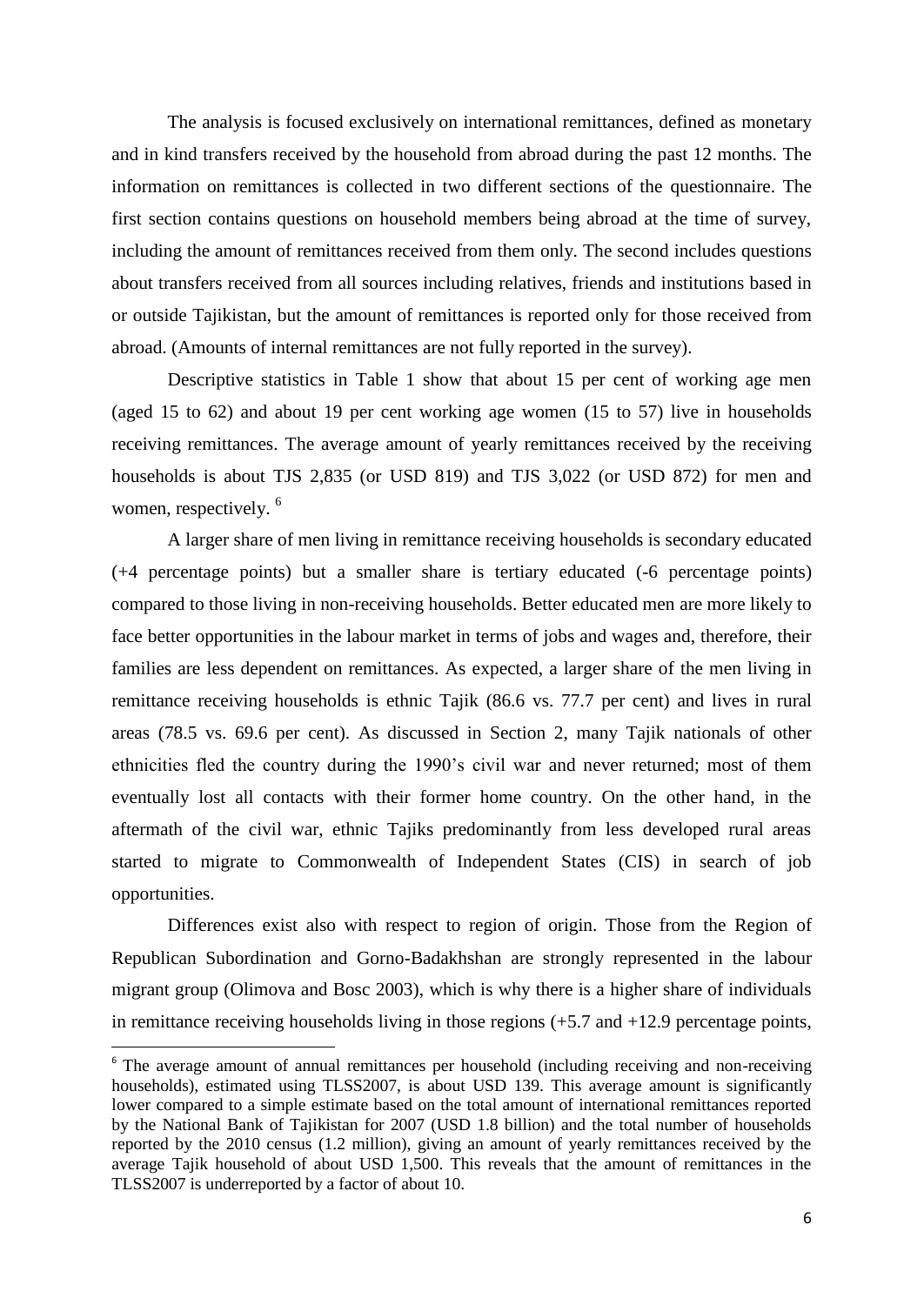respectively). With respect to the household structure, those receiving remittances seem to have on average a lower number of children and elderly. This could be due to the fact that the more recent emigration cohorts consisted of relatively young men (below the age of 30), who are more likely to have fewer children and perhaps working age parents.

There is a very strong correlation between living in a remittance receiving household and having household members abroad: 76.9 per cent of men and 81.3 of women in remittance receiving households have a household member abroad, revealing that remittances are predominantly received from very close family members. Remittance receivers have on average one migrant abroad and live in a community with on average twice as many emigrants compared to non-receivers. Migration and remittances seem, therefore, to be an unevenly spread phenomenon, clustered at community level and with networks playing an important role.

Furthermore, we observe that a larger share of individuals living in a household receiving remittances are not working (+8.3 percentage points for men and +3.6 percentage point for women) and a smaller share of them are wage employees (-11.8 percentage points for men and -8.4 percentage points for women), compared to those living in a non-receiving household. The larger share of men not working could be explained by the fact that some of them are temporary/circular migrants and mainly work abroad and enjoy leisure while at home. In the case of women, the extra income from abroad could possibly allow them to dedicate more time for parenting. Nevertheless, women seem also to often take up duties otherwise fulfilled by the absent men, which could explain the larger share of women in remittance receiving households (+3.6 percentage points) working on a household farm.

#### **4. Empirical approach**

We use a random utility model to assess the labour market decisions of individuals. We assume that an individual chooses from four mutually exclusive alternatives: not working, working on a household farm, working in a household business, and working as wage employee. The utility that individual *n* obtains from alternative *j* is given by:

$$
U_{nj} = V\big(rem_n, x_n, \beta_j\big) + \varepsilon_{nj} \tag{1}
$$

where  $V_{ni}$  is the utility that depends on observed factors (i.e., representative utility), rem<sub>n</sub> stands for the amount of remittances received by the household of individual  $n$ ,  $x_n$  is a vector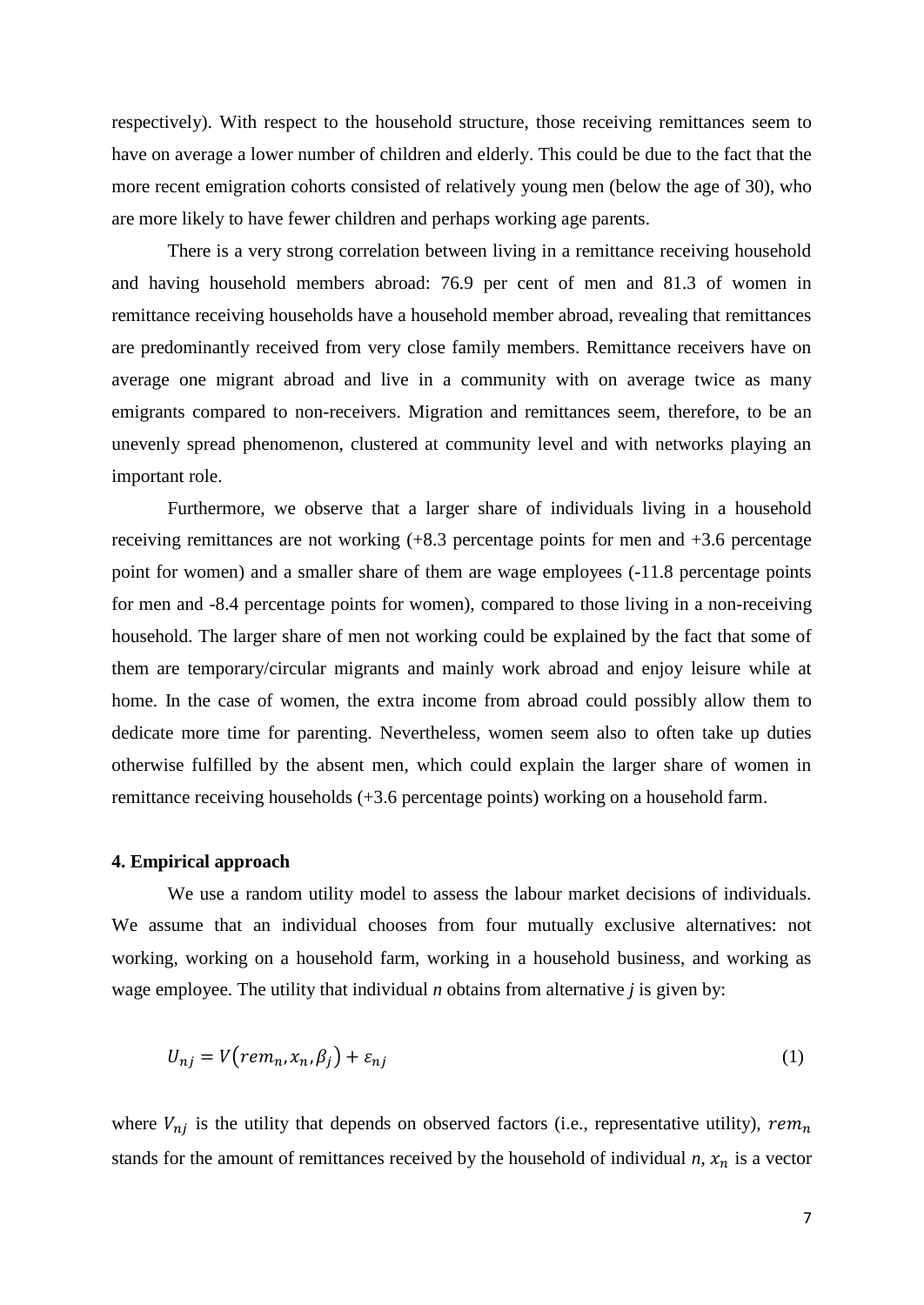of exogenous variables relating to individual, household and regional characteristics and  $\varepsilon_{ni}$ is the disturbance term and captures unobserved factors that affect the utility.

Assuming that  $\varepsilon_{nj}$  is random, the probability that individual *n* chooses alternative *j* is:

$$
P_{nj} = \text{Prob}(U_{nj} > U_{ni} \forall j \neq i)
$$
  
= 
$$
\text{Prob}(V_{nj} + \varepsilon_{nj} > V_{ni} + \varepsilon_{ni} \forall j \neq i)
$$
  
= 
$$
\text{Prob}(\varepsilon_{ni} - \varepsilon_{nj} < V_{nj} - V_{ni} + \forall j \neq i)
$$
 (2)

The amount of remittances received by a household  $(rem_n)$  is likely, however, to be endogenous. For example, less risk averse households are more likely to send migrants abroad who then send remittances home and the level of risk aversion is also likely to influence the decision to start a business or not. Consequently, the unobserved term  $\varepsilon_{nj}$  is not independent of  $rem_n$  as required for standard estimation.

One solution for dealing with endogeneity in this non-linear setting is to apply the control function approach (see Train 2009). Let the amount of remittances be expressed as a function of observed instruments and unobserved factors:

$$
rem_n = W(z_n, x_n, \gamma) + \mu_n \tag{3}
$$

where  $\varepsilon_{nj}$  (from equation 1) and  $\mu_n$  are independent of  $z_n$  and  $x_n$ , but  $\varepsilon_{nj}$  and  $\mu_n$  are correlated. The vector  $z_n$  contains a set of instruments that are correlated with  $rem_n$  but not enter directly the utility function  $(U_{ni})$ . Following Petrin and Train (2010),  $\varepsilon_{ni}$  is decomposed into a part that can be explained by a general function of  $\mu_n$  and a residual:

$$
\varepsilon_{nj} = CF(\mu_n, \lambda) + \tilde{\varepsilon}_{nj} \tag{4}
$$

where  $CF(\mu_n, \lambda)$  denotes the control function with parameters  $\lambda$ . We specify the control function as linear in  $\mu_n$  (i.e.,  $CF(\mu_n, \lambda) = \lambda \mu_n$ ), giving utility the following form:

$$
U_{nj} = V\big(rem_n, x_n, \beta_j\big) + \lambda \mu_n + \tilde{\varepsilon}_{nj} \tag{5}
$$

The choice probabilities are derived from the conditional distribution of the residual  $\tilde{\varepsilon}_{nj}$ .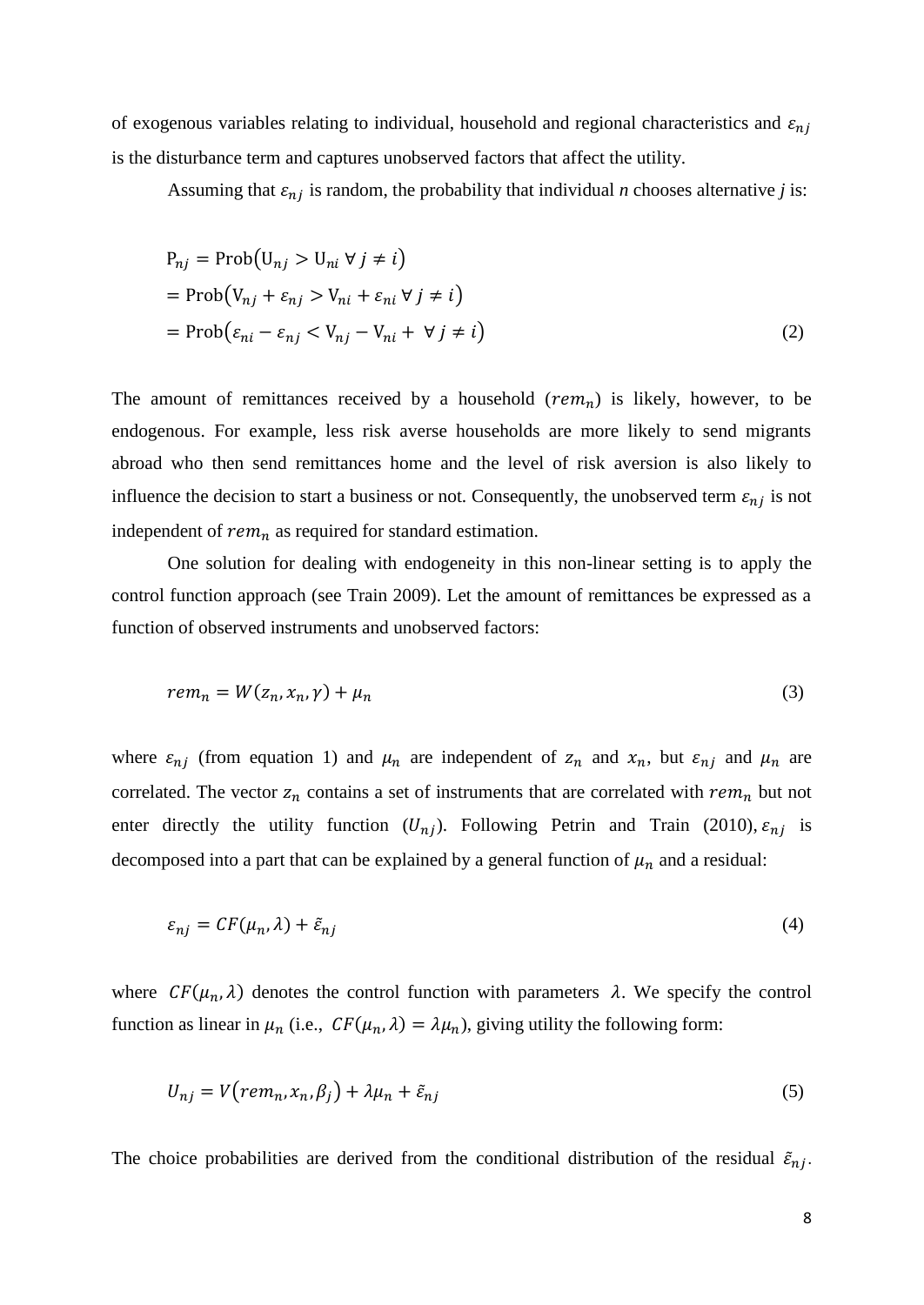Denoting the conditional distribution of  $\tilde{\varepsilon}_{nj}$  by  $g(\tilde{\varepsilon}_{nj}|\mu_n)$  and the distribution of  $\beta_j$  by  $f(\beta_j|\theta)$ , the choice probability is:

$$
P_{nj} = \text{Prob}(U_{nj} > U_{ni} \forall j \neq i)
$$
  
= 
$$
\iint I(V_{nj} + \lambda \mu_n + \tilde{\varepsilon}_{nj} > V_{ni} + \lambda \mu_n + \tilde{\varepsilon}_{ni} \forall j \neq i) g(\tilde{\varepsilon}_{nj} | \mu_n) f(\beta_j | \theta) d\tilde{\varepsilon} d\beta
$$
 (6)

This is a standard choice model, with the control function entering as an extra explanatory variable. The model is estimated in two steps. First, equation (3) is estimated by OLS with the endogenous  $rem_n$  variable as the dependent variable and with exogenous instruments (i.e.,  $z_n$  and  $x_n$ ) as explanatory variables. Using the estimated parameters  $\hat{\gamma}$  from the OLS regression the residual is calculated as  $\hat{\mu}_n = rem_n - W(z_n, x_n, \hat{\gamma})$ . In the second step, the choice model is estimated using multinomial probit with  $\hat{\mu}_n$  as additional covariate.

We use two instruments  $(z_n)$  to identify the model: being an ethnic Tajik and the number of migrants aged 16 to 64 in the local community in 2004. Ethnic Tajiks dominate labour migration from Tajikistan and there is also a larger share of ethnic Tajiks in the population group living in remittance receiving households (see Erlich 2006 and Table 1). On the other hand, as discussed in Section 2, individuals of other ethnic minorities (i.e., Russians, Tatars, Uzbeks, etc.) left the country as refugees during the 1990s civil war, often with their entire families and have never returned. Therefore, living in an ethnic Tajik household increases the likelihood of receiving remittances but should not affect household members occupational choice. The main reason for using the second instrument is that migrant networks facilitate current migration by providing communities with information about opportunities in foreign labour markets and consequently have a positive effect on current remittance flows as well. Migration history and community migrant networks have been widely used as instrumental variables in other empirical studies as well (see Justino and Shemyakina 2012; Demurger and Xu 2011; Acosta 2007).

As monetary variables in survey data collection are often underreported (see Mayer *et al.* 2009 and Section 3), we replace the amount of remittances with the "number of household members a migrant" ( $nmi g_n$ ) to check for the robustness of the results.<sup>7</sup> The empirical strategy is similar, except that, given the count nature of the  $nmi g_n$  variable, we estimate equation (3) by a generalised linear model (GLM). Using the parameters from the GLM

 $\overline{\phantom{a}}$ 

 $7 A$  household sending more migrants abroad is likely to receive more remittances.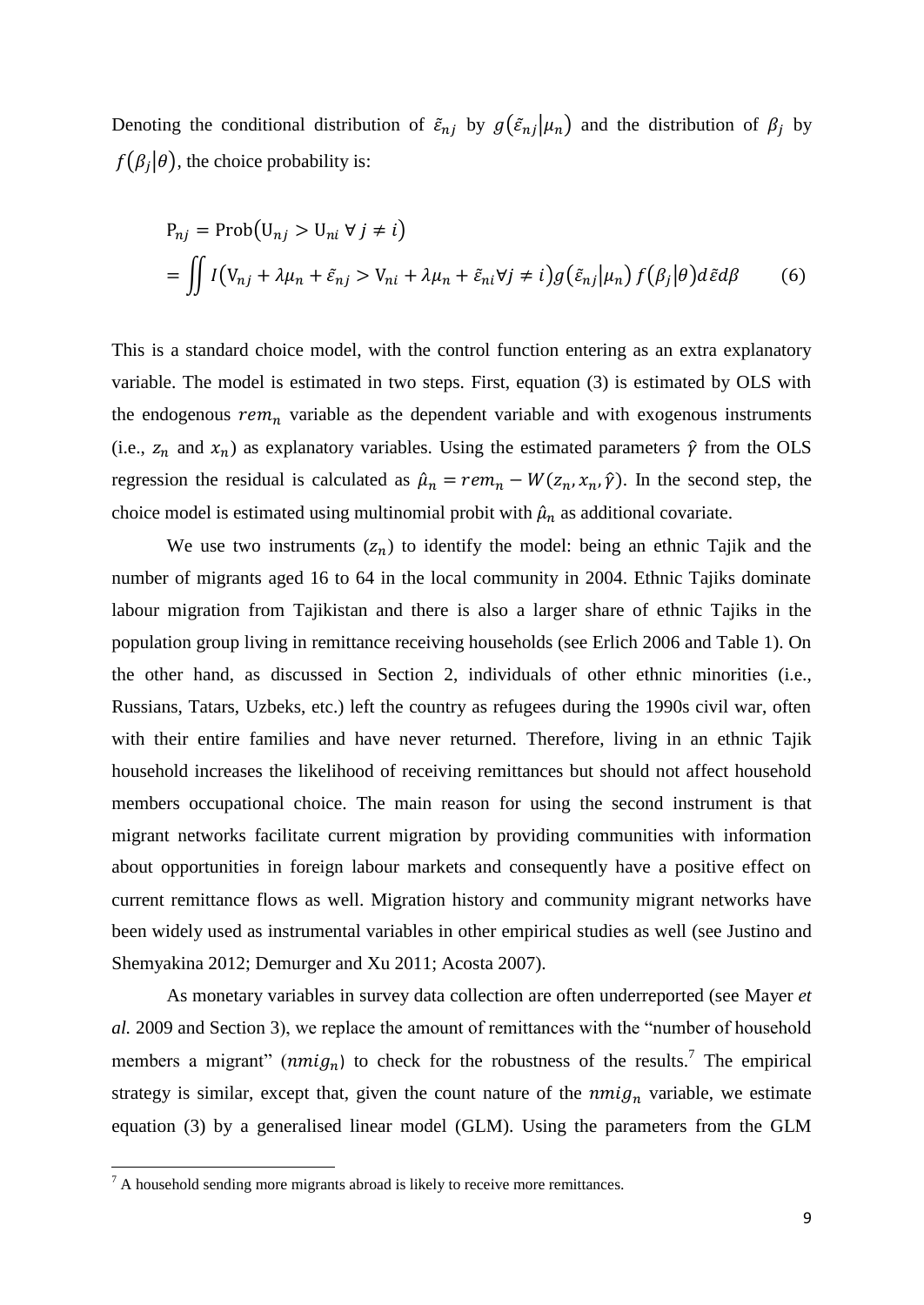estimation, we obtain the fitted values for the number of household members who are a migrant ( $n\widehat{m}g_n$ ) and use them to calculate the deviance residual:

$$
\hat{d}_n = \text{sgn}(n m i g_n - n \widehat{m} g_n) \sqrt{2 \left( n m i g_n \log \left( \frac{n m i g_n}{n \widehat{m} g_n} \right) - (n m i g_n - n \widehat{m} g_n) \right)}
$$
(7)

The choice model is then estimated using multinomial probit with  $\hat{d}_n$  as additional covariate.

In addition, it is important to explore differences in occupational outcomes between gender groups. This can be done by computing the predicted probability differentials between the two groups and by assigning any difference to 'treatment' (i.e. difference due to coefficients) and 'endowment' (i.e. difference due to characteristics) components. The decomposition is relatively straightforward in the linear regression context (see Oaxaca 1973). The approach was extended by Gomulka and Stern (1990) for binary dependent variables, Lichfield and Reilly (2009) for bivariate probit and Bauer and Sinning (2010) for tobit models. We follow the approach outlined by Gill (1989), which is applicable to multinomial logit models.

The sample average predicted probability for attaining occupation *j* in the case of men can be expressed as:

$$
\frac{1}{N_M} \sum_{n=1}^{N_M} \frac{e^{\hat{\beta}_{jM}rem_{nM}x_{nM}\mu_{nM}}}{\sum_{k=NW,FF,FB,WA} e^{\hat{\beta}_{jM}rem_{nM}x_{nM}\mu_{nM}}}
$$
(8)

where  $N_M$  denotes the sample size of men and  $(\hat{\beta}_{jM})$  denote the coefficients obtained for the occupational outcome *j* from estimating the choice equation by multinomial logit for the men subsample.

The corresponding sample average predicted probability for attaining occupation *j* in the case of women is expressed as:

$$
\frac{1}{N_F} \sum_{n=1}^{N_F} \frac{e^{\hat{\beta}_{jF}rem_n F x_n F \mu_n F}}{\sum_{k=NW, FF, FB, WA} e^{\hat{\beta}_{jF} rem_n F x_n F \mu_n F}}
$$
(9)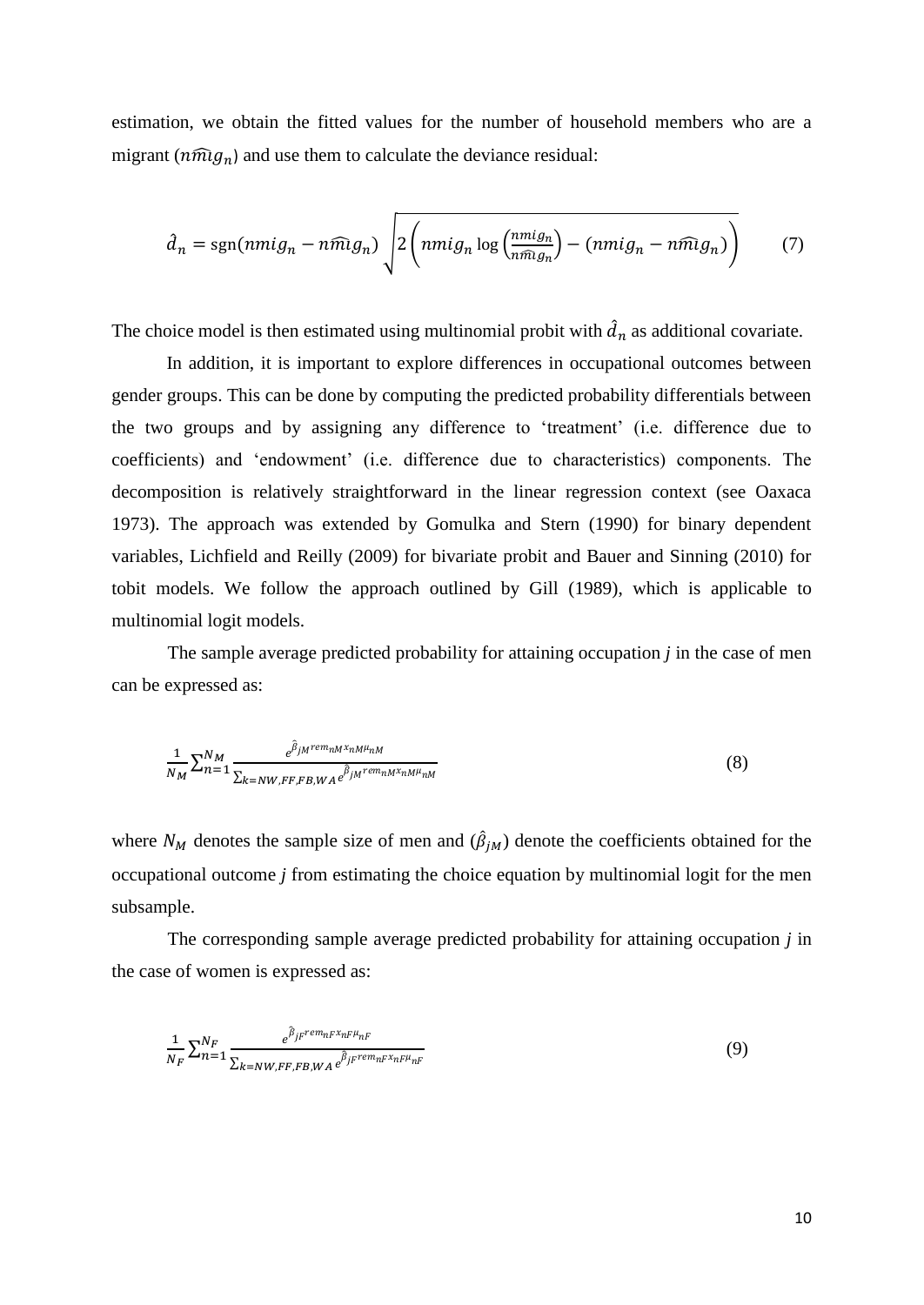where  $N_F$  denotes the sample size of women and  $(\hat{\beta}_{jF})$  denotes the coefficients obtained for the occupational outcome *j* from estimating the choice equation by multinomial logit for the women subsample.

Two counterfactual predicted probabilities are introduced for the decomposition analysis. The first provides the sample average predicted probability for men if subjected to women coefficient structure (i.e., the men's predicted probability of attaining occupation *j* if they would be women):

$$
\frac{1}{N_M} \sum_{n=1}^{N_F} \frac{e^{\hat{\beta}_{jF}rem_{nM}x_{nM} \mu_{nM}}}{\sum_{k=NW,FF,FB,WA} e^{\hat{\beta}_{jF}rem_{nM}x_{nM} \mu_{nM}}}
$$
(10)

The second counterfactual is constructed for the women subsample and provides the sample average predicted probability for women if confronted by the men coefficient structure (i.e. the women's predicted probability of attaining occupation *j* had they been men):

$$
\frac{1}{N_F} \sum_{n=1}^{N_F} \frac{e^{\hat{\beta}_{jM}rem_{nF}x_{nF}\mu_{nF}}}{\sum_{k=NW, FF, FB, WA} e^{\hat{\beta}_{jM}rem_{nF}x_{nF}\mu_{nF}}}
$$
(11)

These four measures allow the computation of the total difference in sample average predicted probabilities between the two population groups as:  $(8) - (9)$ . Using men's coefficients, the difference due to characteristics (i.e. endowment effect) can be computed by subtracting (11) from (8) and the difference due to coefficients (i.e. treatment effect) by subtracting (9) from (11). Alternatively, using women's coefficients, the endowment effect is  $(10) - (9)$  and the treatment effect is  $(8) - (10)$ . The approach is subject to the standard index number problem and is sensitive to which coefficients are used to weight the characteristics. A desirable approach is thus to report both estimates and assess the degree of sensitivity.

#### **5. Results**

 $\overline{a}$ 

We run a multinomial probit estimation as a baseline for the analysis of the effect of remittances on occupational outcomes. The estimated marginal effects for men (Table 2) are in line with results from previous studies (Giulietti *et al.* 2013; Mendola and Carletto 2012; Demurger and Xu 2011; Piracha and Vadean 2010).<sup>8</sup> Everything else equal, we find a

<sup>&</sup>lt;sup>8</sup> We ran estimations for women as well, but we do not find any significant effect of remittances on their occupational outcome so we do not report them. Results are available upon request.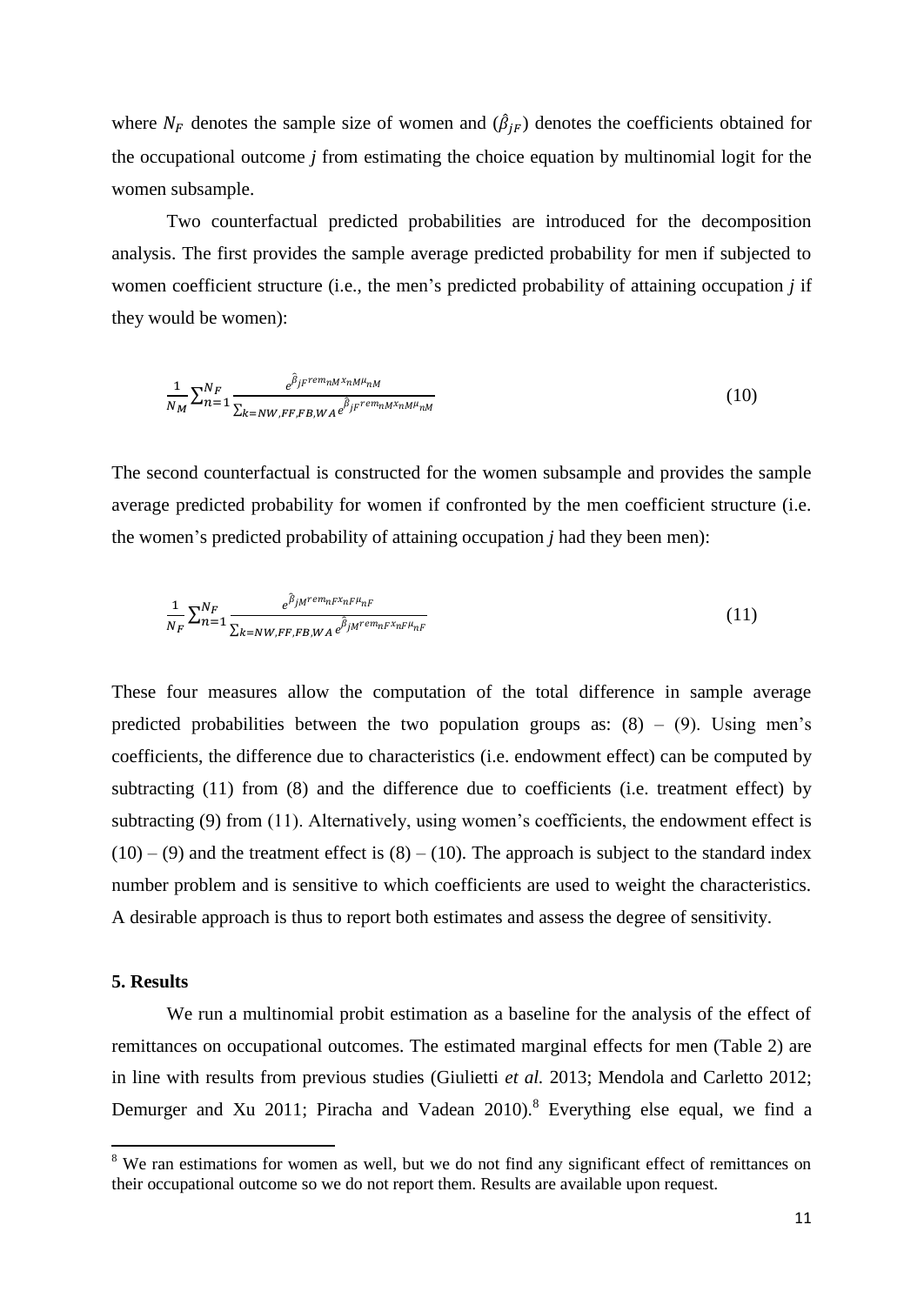positive relationship between age and either working as a wage employee or in a household business. The ability of being self-employed increases with age because individuals accumulate both financial and human capital (see also Demurger and Xu, 2011). Conversely, not working is negatively related to age, confirming the fact that young adults in Tajikistan are the group mostly affected by lack of employment opportunities (see International Organization for Migration, 2006).

Education plays an important role in the occupational outcome as well. Ceteris paribus, tertiary education strongly increases the probability of working as a wage employee (26.2 per cent) and decreases the probability of all other alternatives: working in a family business (-12.9 per cent), not working (-9.1 per cent), and working on a family farm (-4.2 per cent). Secondary education has a similar effect on occupation, but to a smaller extent: it increases the probability of wage employment by 6.5 per cent and decreases the probability of working on a household farm by 3.9 per cent. These results are in line with findings from previous studies on occupational outcomes in developing countries. Piracha and Vadean (2010) find that better educated individuals in the Albanian labour market are less likely not to work or work on own account compared to being wage employees. Similarly, Mendola and Carletto (2012) find that years of education increase the probability of working as wage employee and decrease the probability of being self-employed. Ilahi (1999), using data from Pakistan, also finds that unskilled workers are often left outside the labor market and choose to engage in own account activities that do not require labor market skills, for example, small trade or workshops. Another possible explanation for these results is that employment in the family (farming or non-farming) business might be used by the less skilled as a safety net or as a flexible employment opportunity between migration trips.

Married men are more likely to work in a household business (+3.9 per cent) or as wage employees (+4.3 per cent) and less likely not to work (-9.6%), revealing that family duties are an important incentive for taking up employment (see also Giulietti *et al.* 2013 and Demurger and Xu 2011). Nevertheless, having sufficient income to support a family is often a prerequisite for marriage in the case of men. The presence of children in the household seems, however, to put further pressure on adult men to make a positive contribution to the family income. At mean, the presence of an additional child (aged 14 or less) in the household decreases the likelihood of men not to work (-1.1 per cent) and increases the likelihood to work in the household non-farm business (+1.6 per cent).

Working on a household farm seems not to be explained by marital status or household structure. A possible explanation for it is that the likelihood to choose agriculture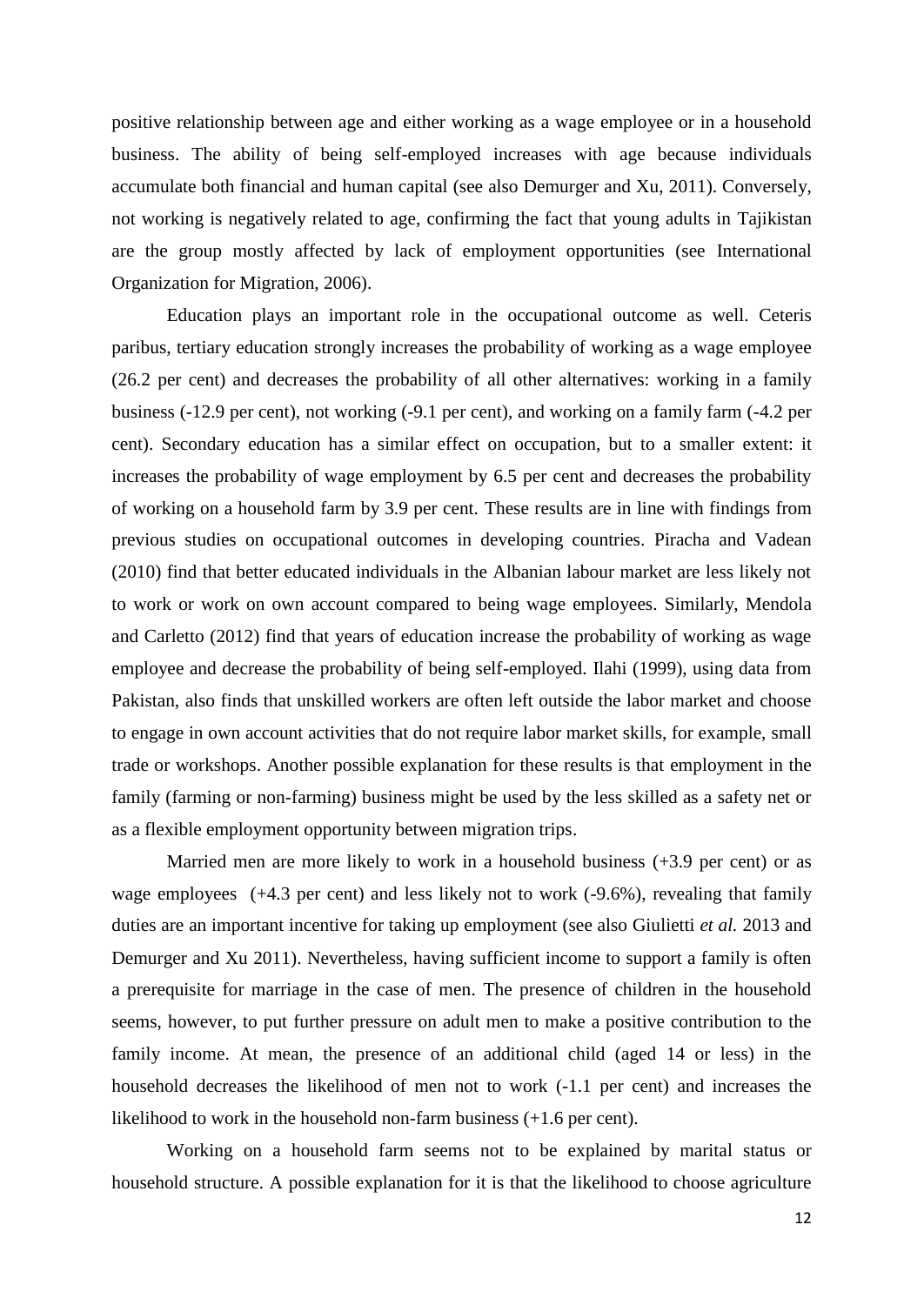activity depends rather on place of residence and access to agricultural land. In fact, living in a rural location increases the probability of working on a household farm by almost 7 per cent.

The amount of remittances received by the household is our main covariate of interest. As in previous studies that have not controlled for the endogeneity of receiving remittances, we find a negative impact of the amount of remittances received by the household on labour market participation. Everything else equal, a one per cent increase in remittances received by the household increases the probability of not working by 0.6 per cent, while it decreases the probability of working as wage employee by 1.0 per cent. As discussed in Section 4 this result might, however, be biased.

We apply a control function approach in order to correct for the endogeneity. As described in Section 4, the two instruments selected to identify the model are: a) the number of migrants in the local community (i.e., as a proxy for migrants' networks) and b) a dummy for being ethnic Tajik. To test for the validity of the instruments, we first introduce them as explanatory variables in the multinomial probit occupational choice estimations and find both not to be correlated with the occupational outcomes: the combined F-test of the coefficients in all four occupation equations is 4.05 for the number of migrants in the community and 6.29 for being ethnic Tajik. Moreover, the instruments are strong: the F-test of the joint significance of the instruments' coefficients from the remittances OLS estimation is 21.25 and thus higher than the Stock and Yogo (2005) 11.59 critical value, given one endogenous regressor, two instrumental variables, and a 15 per cent maximum size of a 5 per cent Wald test.

The first column of Table 3 reports the first step of the control function approach that is an OLS estimation of the log of the amount of remittances received. As expected from the results of the F-test, the two excluded instruments strongly determine the amount of transfers from abroad. Ceteris paribus, one more emigrant in the community migrant network in 2004 increases the amount of household remittances received at time of survey by 27.5 per cent. This is consistent with the findings of Acosta (2007) who argues that the social network abroad facilitates the migration process and influences significantly the likelihood of being a recipient family. Moreover, as discussed earlier, ethnic Tajiks dominate Tajikistan's labour migration. It is, therefore, not surprising that, everything else equal, ethnic Tajiks live in households receiving on average 31.2 per cent more remittances. The amount of transfers received is negatively affected by age (-10.3 per cent) and having tertiary education (-35.3 per cent). As better-educated individuals are likely to have similarly educated close relatives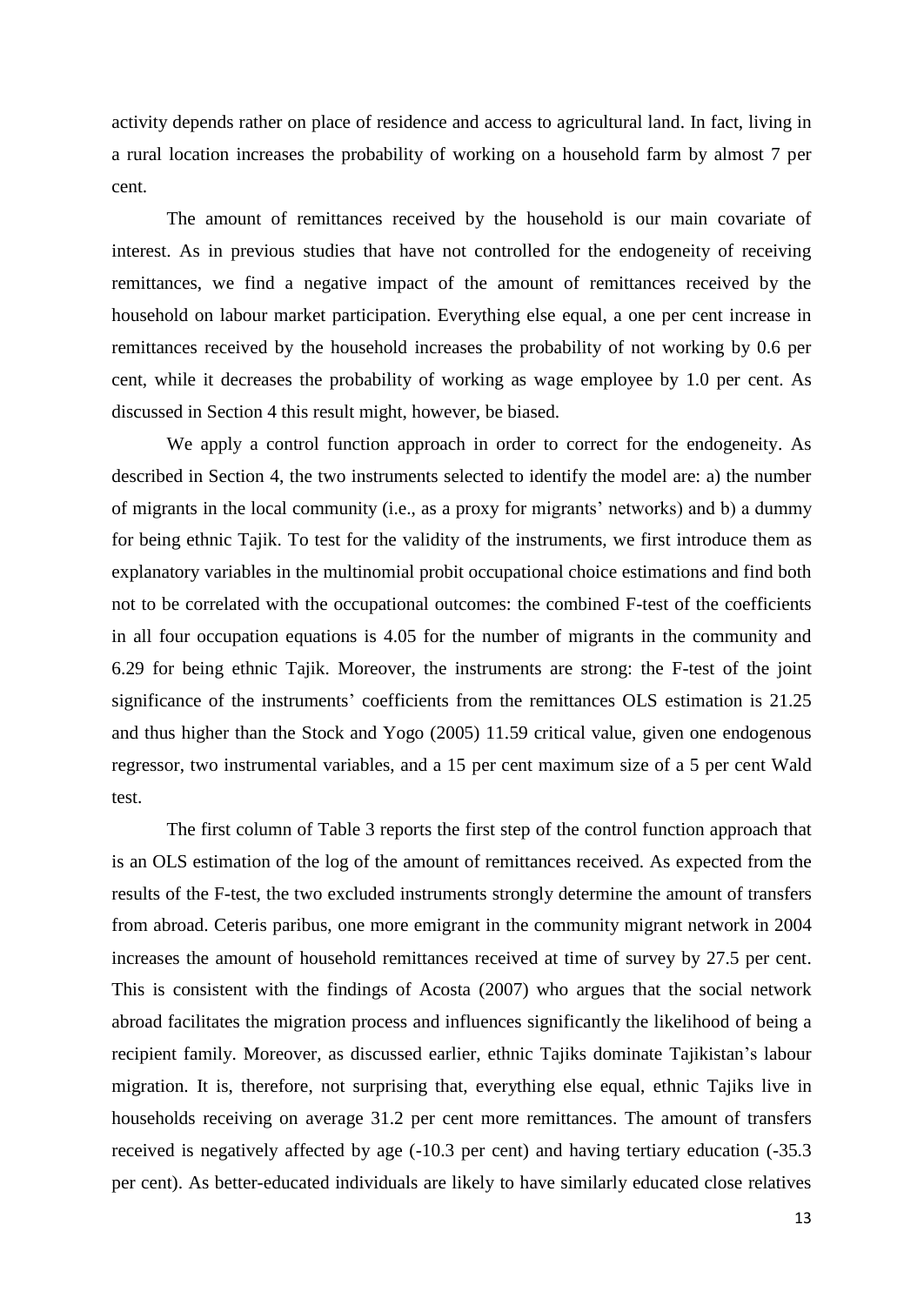(i.e., spouse, children, and parents; see Bruze 2011 and Holmlund *et al.* 2011), members of these households would have better employment opportunities in the Tajik labour market and be less dependent on labour migration and remittances.

The last four columns of Table 3 present the marginal effects after a multinomial probit of occupational choice with the OLS residuals from the first stage as additional covariate. The significant marginal effects for the OLS residual confirm the presence of an endogeneity bias. Therefore, the control function approach is to be preferred to the simple multinomial probit estimation. We find that the effect of remittances on not working disappears after controlling for endogeneity. On the other hand, the negative effect on working as wage employee becomes stronger, from -1.0 per cent to -5.2 per cent: ceteris paribus, a one per cent increase in the amount of remittances received decreases the probability of wage employment by -5.2 per cent. Moreover, the impact on working in a household business becomes positive and significant: a one per cent increase in the amount of remittances received increases the likelihood of employment in the household business by 4.0 per cent. So, contrary to the findings of Justino and Shemyakina (2012), we find no "dependency" effect of remittances on those left behind. Our results rather show that remittances received by households in Tajikistan, besides being used for covering daily needs, have an important contribution to generate employment opportunities for the family members left behind.

In Section 3 we estimated that the amount of remittances received is underreported in the TLSS2007 by a factor of about 10. In order to check for the robustness of the results presented above, we follow an approach used by Justino and Shemyakina (2012) and replace the amount of remittances with the number of migrants in the household. The marginal effects of the baseline multinomial probit model in Table 4 are quite similar to the one with the amount of remittances as covariate of interest (Table 2). Everything else equal, one more household migrant has a positive effect on not working and a negative effect on wage employment. Once again, after controlling for endogeneity (Table  $5$ ), we find that the number of household members who are a migrant has no significant effect on labour market participation, but it increases the probability of working in a family business and decreases the probability of wage employment. Those results are consistent with the previous

 $\overline{\phantom{a}}$ 

<sup>&</sup>lt;sup>9</sup> The number of migrants in the local community and the dummy for being ethnic Tajik are again valid and strong instruments. In the multinomial probit occupational choice estimation the combined F-test of the coefficients in all four occupation equations is 3.84 for the number of migrants in the community and 6.35 for being ethnic Tajik. The F-test of joint significance of the instruments coefficients from the number of migrants GLM estimation is 57.18 and thus higher than the Stock and Yogo (2005) critical value.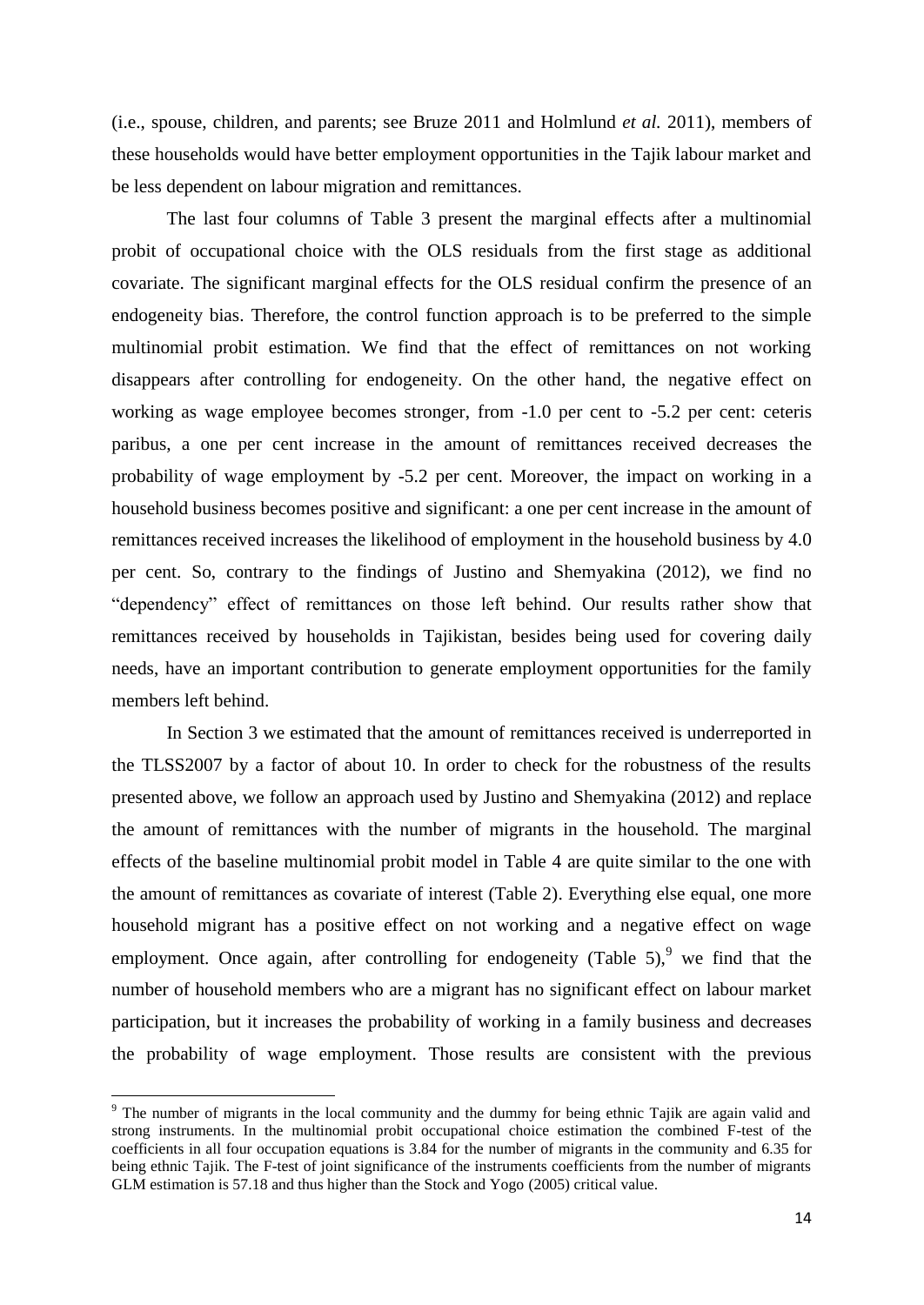estimations using the amount of remittances as explanatory variable, with the exception that number of household migrants is positively related to working on own household farm as well. A possible explanation for it is that with respect to farming, absent household members eventually have to be replaced in their duties by the adults left behind.

The difference in predicted probabilities of occupational outcomes between men and women (Table 6) shows that men are more likely not to work (+6.9 percentage points) or be wage employees (+1.5 percentage points) and less likely to work on a household farm (-7.9) percentage points). These differences are almost certainly the result of men being predominately from rural areas who are more likely to be engaged in international labour migration or 'preparing' for migration.<sup>10</sup> The left behind women, on the other hand, have to take over duties of the absent men.

The decomposition analysis reveals that gender differentials with respect to characteristics are mostly unimportant and observed gender occupational outcome differences are mostly due to the 'treatment' effect. The gap is unlikely to change much in the near future, as these factors are strongly determined by culture and tradition. As argued by Litchfield and Reilly (2009), these factors tend to evolve in most countries at a "glacial pace". The only area where a targeted policy for the improvement of girls schooling could eventually make a difference is with regard to wage employment, as the gender gap is about 70 per cent explained by 'endowment'.

#### **6. Conclusions**

 $\overline{a}$ 

The aim of this paper was to explore the impact of remittances on the occupational outcomes of those left-behind. In particular, the economic activity of non-migrant household members could be positively affected if remittances are seen as an investment opportunity in the presence of credit constraint; but it could have a detrimental effect as well if the remaining relatives consider this a simple non-labour income, hence causing them to substitute work for leisure.

We assessed the role of remittances on the labour market outcome in Tajikistan using the Living Standards Survey 2007. We implemented a control function approach to address

 $10$  The government of Tajikistan is using the export of workforce as a policy for easing labour market constraints. However, since most of the migration is to Russia, knowledge of Russian is key to labour market success while abroad (International Federation for Human Rights, 2011). The government, together with some multilateral organisations has established training centres that teach Russian language as well as labour market rules and regulations migrants need to follow. Potential migrants who attend these courses are, however, less able to fulfil their domestic obligations.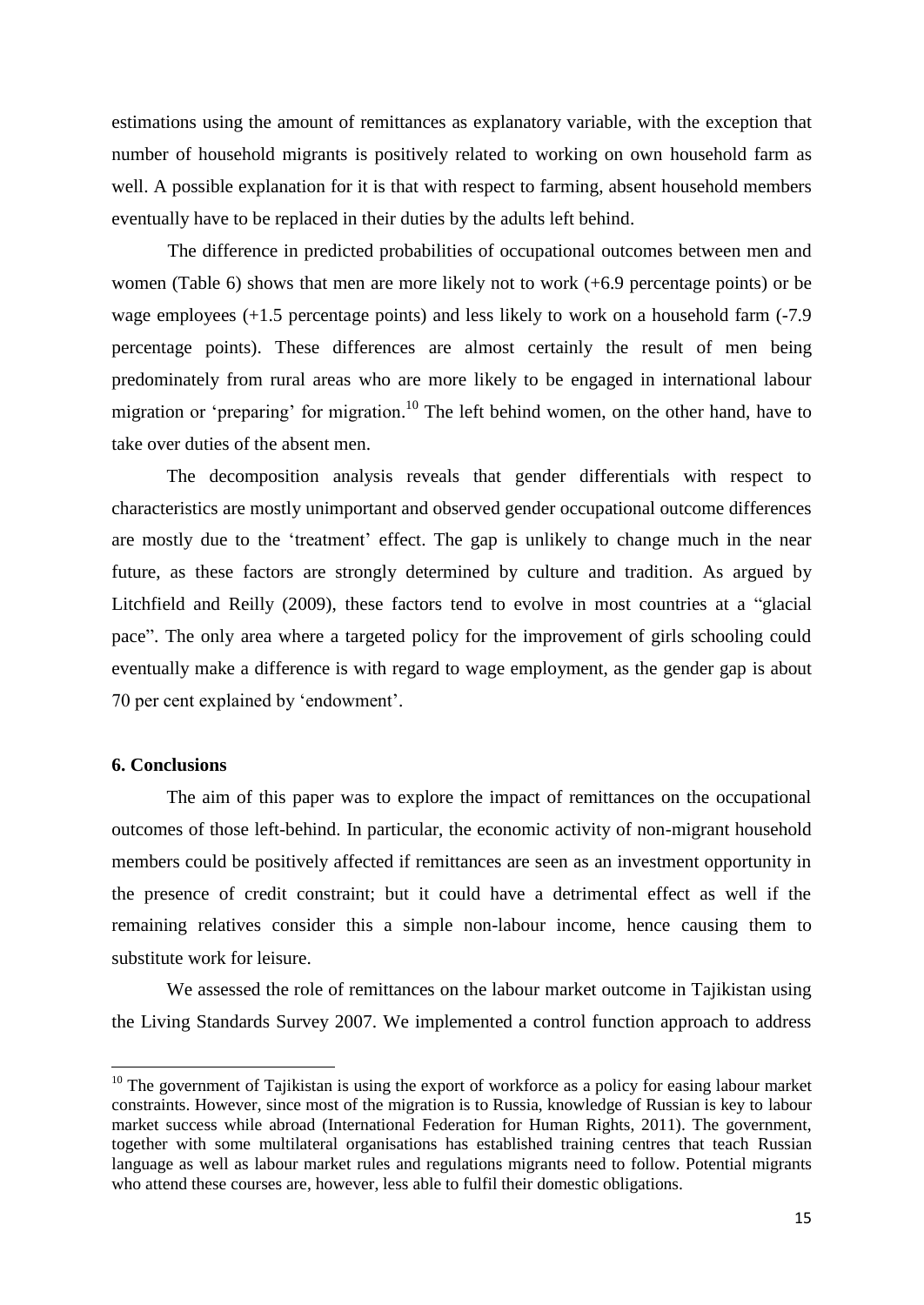the issue of endogeneity of receiving remittances and found that the amount of remittances received increases the probability for men to be employed in a household business and decreases the probability of working as wage employees, while it has no effect on the occupational outcomes of women. These results withstand a robustness check, with the amount of remittances being replaced by the number of (potential) remitters.

A decomposition analysis reveals that the differences in gender occupational outcomes are mainly due to 'treatment' (i.e., belonging to the gender group) than to 'endowment' (i.e., gender differences in characteristics) and are, therefore, most probably determined by culture and tradition. Nevertheless, as about 70 per cent of the gender gap in wage employment is explained by 'endowment', a targeted policy for the improvement of girls schooling could eventually increase the employment level of future generations of Tajik women.

Migration and remittances can help the development process of local economies. However, they cannot be the only solution for financing new activities. As is often argued in the literature (see Catrinescu *et al.* 2009), remittances can play an important role in development only if policymakers succeed removing constraints, such as political instability, corruption, lack of business regulation, financial constraints (access and cost of finance) and lack of good infrastructure.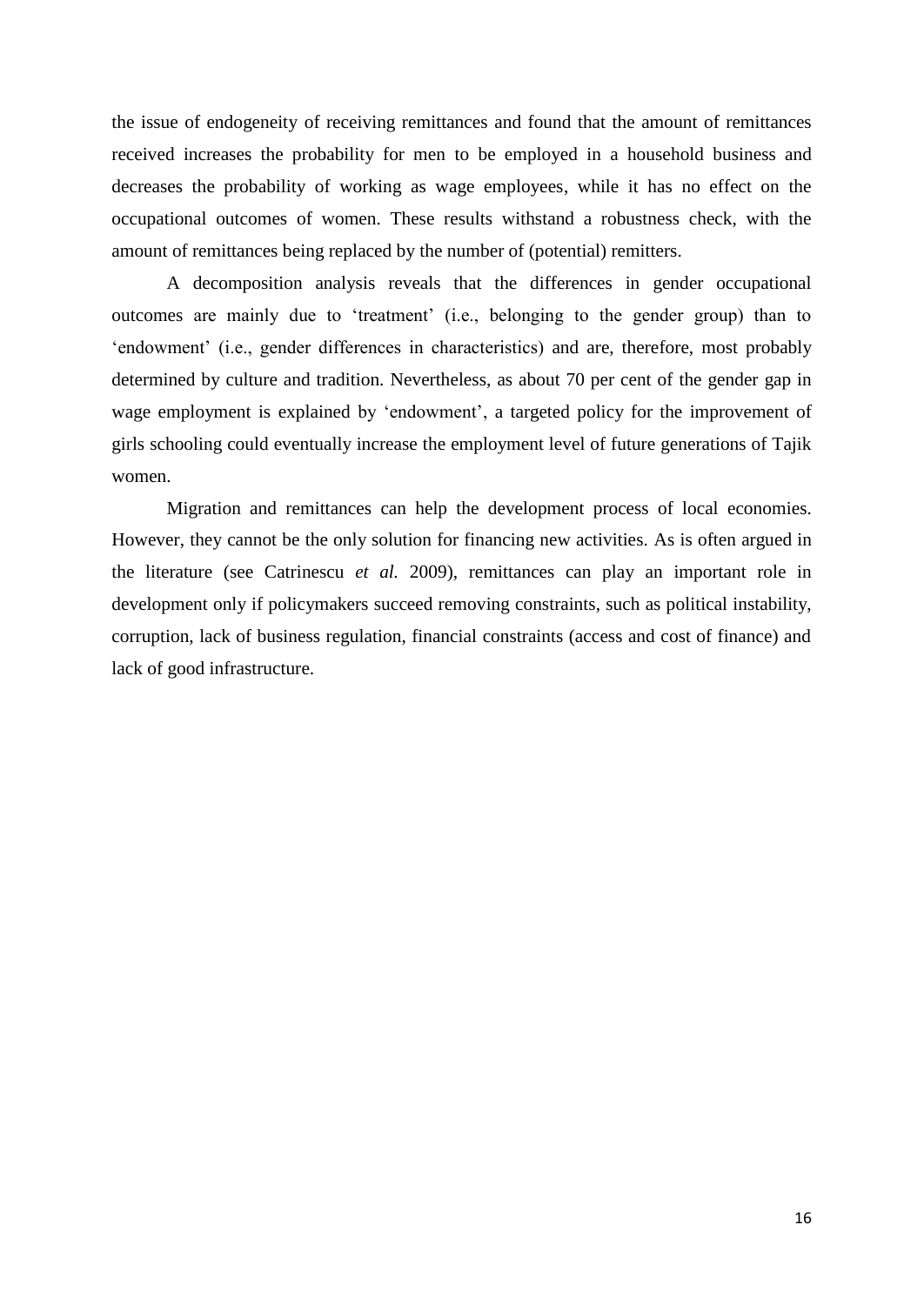## **References**

Acosta, P. (2007). Entrepreneurship, Labour Markets, and International Remittances: Evidence from El Salvador. In: C. Özden and M. Schiff (Eds.), International Migration, Economic Development & Policy. World Bank and Palgrave Macmillan, 141-159.

Adams, R.H. (1998). Remittances, Investment, and Rural Asset Accumulation in Pakistan. *Economic Development and Cultural Change* 17 (1), 155–173.

Antman, F.M. (2013). The Impact of Migration on Family Left Behind. In: A.F. Constant and K.F. Zimmermann (Eds.), International Handbook on the Economics of Migration. Edward Elgar Publishing, 293-308.

Banerji. A., Newman, A. (1993). Occupational Choice and the Process of Development. *Journal of Political Economy*, 101 (2), 274-298.

Bauer, T., Sinning, M. (2010). Blinder-Oxaca Decomposition for Tobit Models. *Applied Economics* 42 (2), 1569-75.

Bruze, G. (2011), Marriage Choices of Movie Stars: Does Spouse's Education Matter? Journal of Human Capital 5 (1), 1-28.

Catrinescu, N., Leon-Ledesma, M., Piracha, M., Quillin, B. (2009). Remittances, Institutions and Economic Growth. *World Development* 37 (1), 81-92.

Chami, R., Fullenkamp, C., Jahjah, S. (2005). Are Immigrant Remittance Flows a Source of Capital for Development? *IMF Staff Papers* 52 (1), 55-81.

Demurger, S, Xu, H. (2011). Return Migrants: The Rise of New Entrepreneurs in Rural China. World Development 39 (10), 351-372.

Dustmann, C., Kirchkamp, O. (2002). The Optimal Migration Duration and Activity Choice after Re-Migration. *Journal of Development Economics* 67, 351-372.

Erlich, A. (2006). Tajikistan: From Refugee Sender to Labor Exporter, Migration Policy Institute, Washington DC.

European Training Foundation (2010). Labour Market Review: Tajikistan. Luxembourg: Publications Office of the European Union.

Funkhouser, E. (2006). The Effect of Emigration on the Labour Market Outcomes of the Sender Household: A Longitudinal Approach Using Data from Nicaragua. Well-Being and Social Policy 2 (2), 5-25.

Gill, A.M. (1989). The Role of Discrimination in Determining Occupational Structure. *Industrial and Labor Relations Review* 42 (4), 610-23.

Giulietti, C., Wahba, J., Zimmermann, K.F. (2013). Entrepreneurship of the Left-Behind. *Research in Labor Economics* 37, 65-92.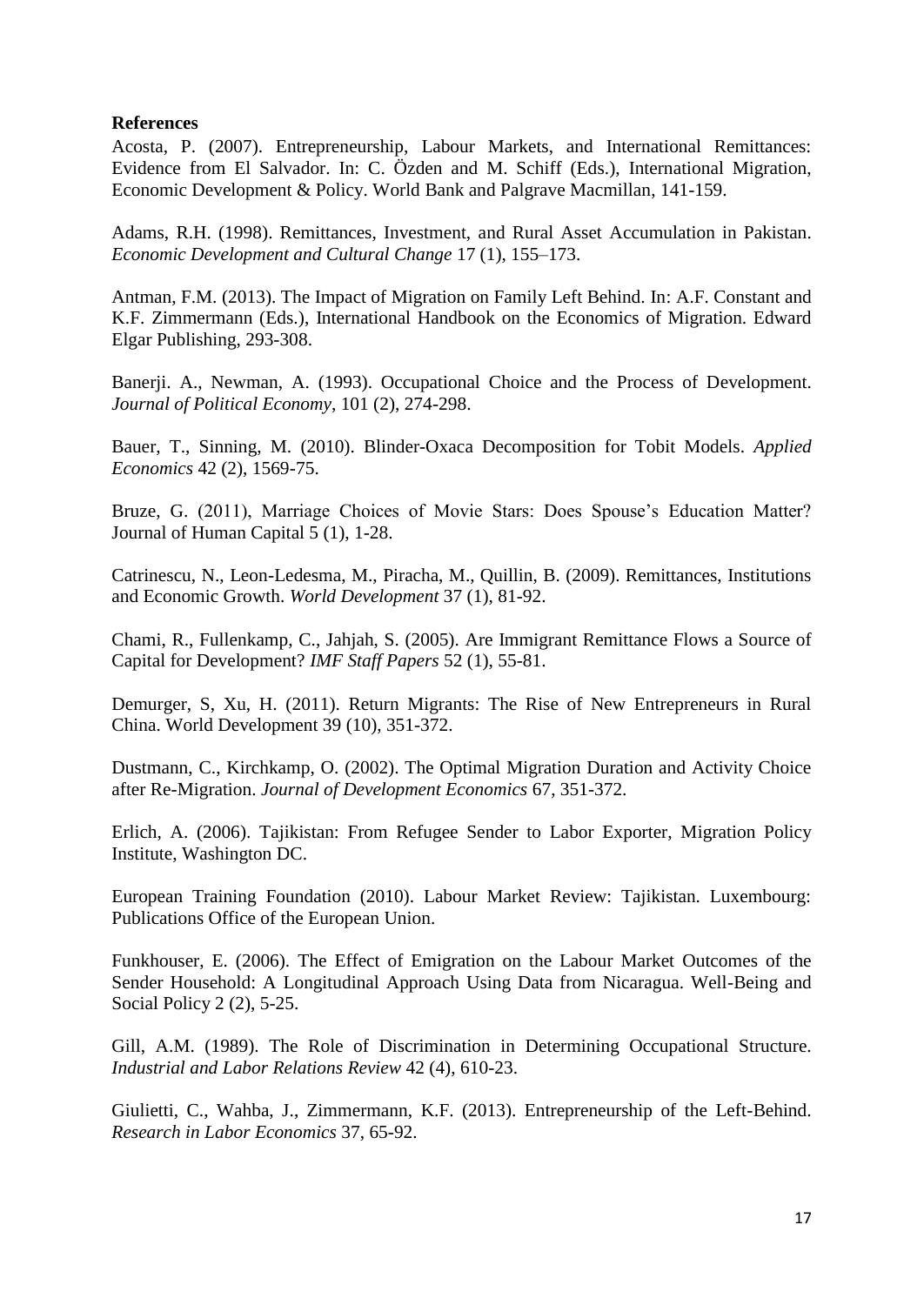Gomulka, J. and Stern, N. (1990). The Employment of Married Women in the United Kingdom 1970-83. *Economica* 57 (226), 171-99.

Holmlund, H., Lindahl, M., and Plug, E. (2011). The Causal Effect of Parents' Schooling on Children's Schooling: A Comparison of Estimation Methods. *Journal of Economic Literature* 49 (3), 615-51.

Ilahi, N. (2002). Return Migration and Occupational Change. *Review of Development Economics* 3 (2), 170-186.

International Federation for Human Rights (2011). Exporting the Workforce at What Price? Tajik Migrant Workers Need Increased Protection. Tajikistan Mission Report.

International Labour Organization (2010). Migration and Development in Tajikistan – Emigration, Return and Diaspora. ILO: Moscow.

International Organization for Migration (2006). Remittances and their impact to social life in Khtalon Oblast, Republic of Tajikistan. Analytical report. IOM: Dushanbe.

Justino, P., Shemyakina, O.N. (2012). Remittances and Labour Supply in Post-Conflict Tajikistan. *IZA Journal of Labour and Development* 1:8.

Kim, N. (2007). The Impact of Remittances on Labour Supply: The Case of Jamaica. World Bank Policy Research Working Paper 4120, Washington, DC, USA.

Litchfield, J. and Reilly, B. (2009). Modelling Migration Attempts and the Role of Gender in Albania. *Economic Annals*, LIV (182), 7-39.

Meyer, B.D, Wallace, K.C., Sullivan, J.C. (2009). The Under-Reporting of Transfers in Household Surveys: Its Nature and Consequences. NBER Working Paper 15181. National Bureau of Economic Research, Cambridge, USA.

Mendola, M., Carletto, G. (2012). Migration and Gender Differences in the Home Labour Market: Evidence from Albania. *Labour Economics* 19 (6), 870-880.

Mesnard, A. (2004). Temporary Migration and Capital Market Imperfections. *Oxford Economic Papers* 56 (2), 242-262.

Olimova, S., Bosc, I. (2003). Labour Migration from Tajikistan. IOM: Dushanbe.

Oaxaca, R. (1973). Male-Female Wage Differentials in Urban Labor Markets. *International Economic Review* 14 (3), 693-709.

Paulson, A. and Townsend, R. (2004). Entrepreneurship and Financial Constraints in Thailand. *Journal of Corporate Finance* 10 (2), 229-262.

Petrin, A., Train, K. (2010). A Control Function Approach to Endogeneity in Consumer Choice Models. *Journal of Marketing Research* XLVII, 3-13.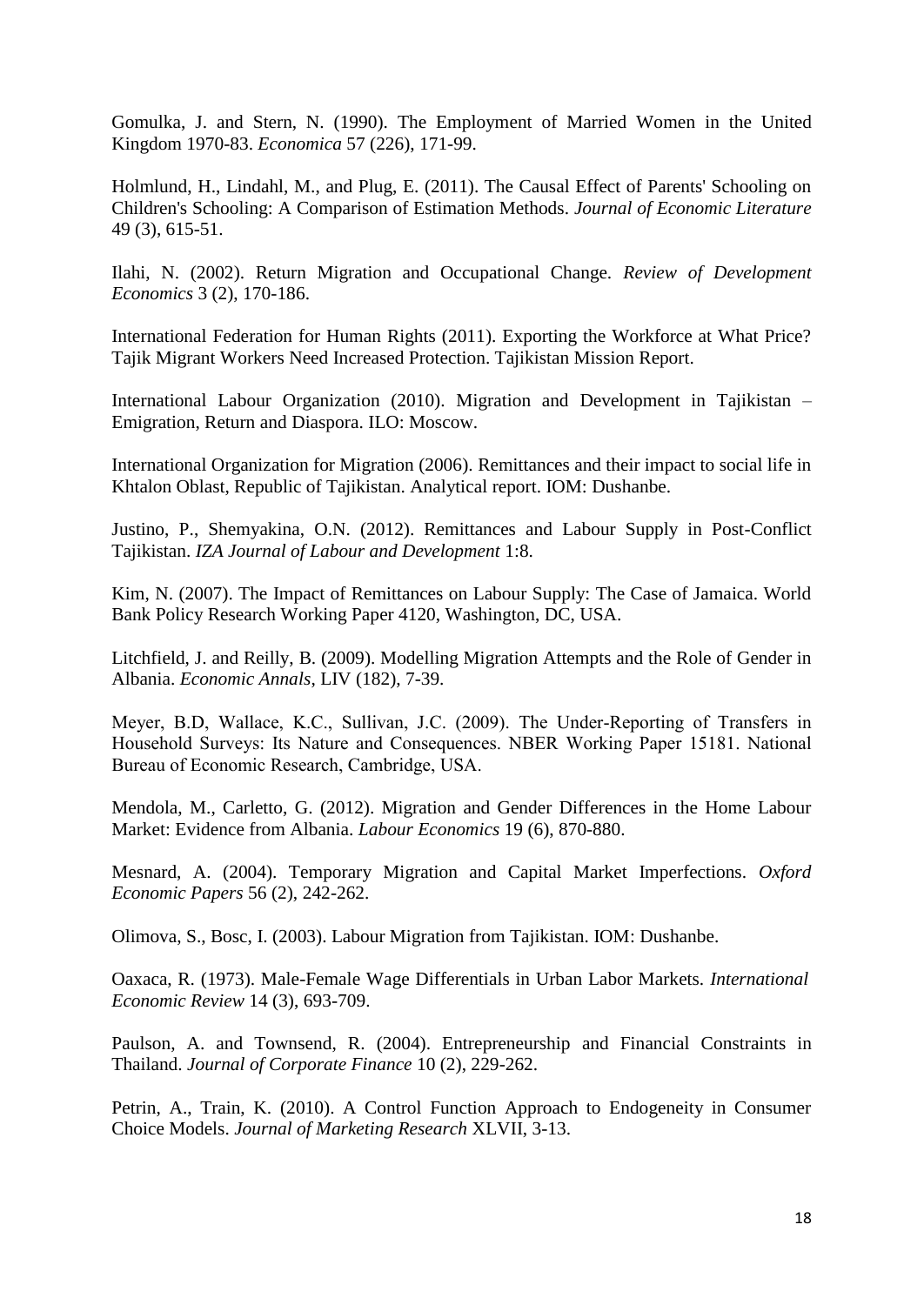Piracha, M., Vadean, F. (2010). Return Migration and Occupational Choice: Evidence from Albania. World Development 38 (8), 1141-1155.

Riester, A. (2012). Resilience of Remittances during the Global Financial Crisis and the Entrenchment of Migration. In: I. Sirkeci, J. H. Cohen, & D. Ratha (Eds.), Migration and remittances during the global financial crisis and beyond, Washington: World Bank, 141-147.

Stock, J.H., and Yogo, M. (2005). Testing for Weak Instruments in Linear IV Regression. In: D.W. Andrews and J.H. Stock (Eds.), Identification and Inference for Econometric Models. Cambridge University Press, 80-108.

Train, K. (2009). Discrete Choice Method with Simulation. Cambridge University Press.

Woodruff, C., Zenteno, R. (2007). Migration Networks and Microenterprises in Mexico. *Journal of Development Economics* 82, 509-528.

World Bank (2009). Republic of Tajikistan. Poverty Assessment. Report N. 51341-TJ.

Yang, D. (2008). International Migration, Remittances and Household Investment: Evidence From Philippine Migrants' Exchange Rate Shocks. *The Economic Journal* 118 (April), 591- 630.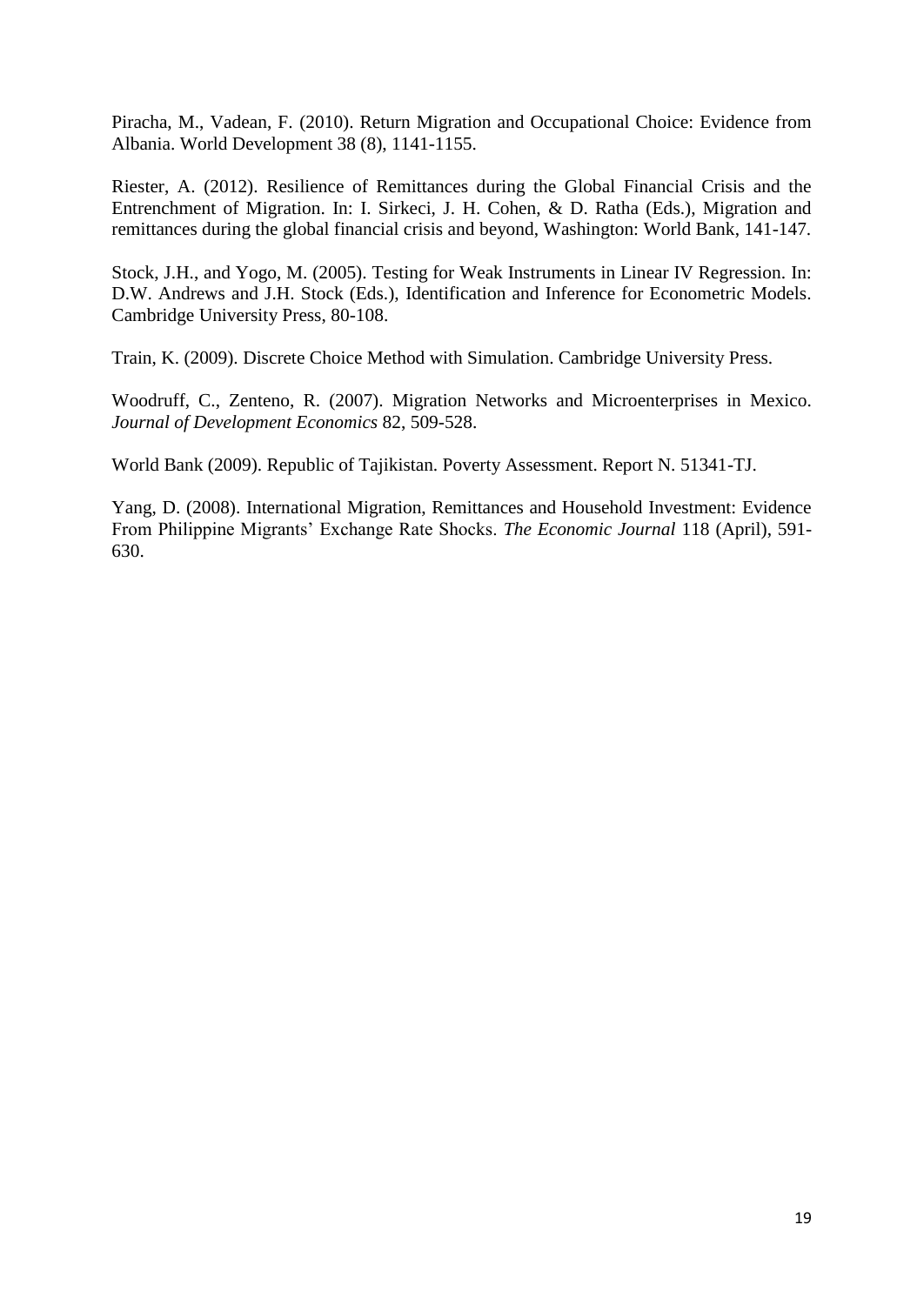## **Table 1: Descriptive Statistics – men, aged 15 to 62; women, aged 15 to 57**

|                                            |                      | Men                                  | Women                            |                                                          |                     |       |  |
|--------------------------------------------|----------------------|--------------------------------------|----------------------------------|----------------------------------------------------------|---------------------|-------|--|
| Living in a remittance receiving household |                      | 0.151                                | 0.189                            |                                                          |                     |       |  |
| Amount of yearly HH remittances - TJS      |                      | 428.48 (USD 123.66) <sup>1</sup>     | 569.93 (USD 164.31) <sup>1</sup> |                                                          |                     |       |  |
| Amount of yearly remittances (if>0) - TJS  |                      | $2,835.24$ (USD 819.27) <sup>1</sup> |                                  | $3021.85$ (USD 872.13) <sup>1</sup>                      |                     |       |  |
|                                            | Living in remittance | Living in non-remittance             | P-value                          | Living in remittance Living in non-remittance<br>P-value |                     |       |  |
|                                            | receiving household  | receiving household                  |                                  | receiving household                                      | receiving household |       |  |
| Age                                        | 35.856               | 35.324                               | 0.227                            | 33.206                                                   | 33.219              | 0.978 |  |
| <b>Marital Status</b>                      | 0.703                | 0.757                                | 0.001                            | 0.592                                                    | 0.590               | 0.912 |  |
| Education: primary or less                 | 0.160                | 0.140                                | 0.108                            | 0.282                                                    | 0.251               | 0.104 |  |
| Education: secondary                       | 0.712                | 0.672                                | 0.019                            | 0.630                                                    | 0.639               | 0.672 |  |
| Education: tertiary                        | 0.128                | 0.188                                | 0.000                            | 0.087                                                    | 0.109               | 0.099 |  |
| Ethnicity: Tajik                           | 0.866                | 0.777                                | 0.000                            | 0.790                                                    | 0.764               | 0.158 |  |
| Occupation: not working                    | 0.267                | 0.184                                | 0.000                            | 0.178                                                    | 0.142               | 0.019 |  |
| Occupation: working on HH farm             | 0.119                | 0.104                                | 0.204                            | 0.202                                                    | 0.166               | 0.027 |  |
| Occupation: working in HH business         | 0.235                | 0.213                                | 0.137                            | 0.224                                                    | 0.212               | 0.521 |  |
| Occupation: wage employment                | 0.380                | 0.498                                | 0.000                            | 0.396                                                    | 0.480               | 0.000 |  |
| Household size                             | 7.533                | 7.417                                | 0.297                            | 6.986                                                    | 7.260               | 0.034 |  |
| No. of children in the household           | 2.234                | 2.365                                | 0.045                            | 2.126                                                    | 2.258               | 0.082 |  |
| No. of elderly in the household            | 0.207                | 0.270                                | 0.001                            | 0.282                                                    | 0.270               | 0.605 |  |
| Migrant household                          | 0.769                | 0.021                                | 0.000                            | 0.813                                                    | 0.029               | 0.000 |  |
| No. of migrants in the household           | 1.060                | 0.025                                | 0.000                            | 1.104                                                    | 0.037               | 0.000 |  |
| Rural                                      | 0.785                | 0.696                                | 0.000                            | 0.793                                                    | 0.703               | 0.000 |  |
| Region: Dushambe                           | 0.102                | 0.152                                | 0.000                            | 0.106                                                    | 0.144               | 0.011 |  |
| Region: Sughd                              | 0.101                | 0.184                                | 0.000                            | 0.113                                                    | 0.168               | 0.001 |  |
| Region: Khatlon                            | 0.269                | 0.320                                | 0.002                            | 0.304                                                    | 0.378               | 0.000 |  |
| Region: Reg. of Republican Subordination   | 0.289                | 0.232                                | 0.000                            | 0.193                                                    | 0.171               | 0.188 |  |
| Region: Gorno-Badakhshan                   | 0.240                | 0.111                                | 0.000                            | 0.284                                                    | 0.139               | 0.000 |  |
| No. of migrants in community               | 2.191                | 1.172                                | 0.000                            | 2.288                                                    | 1.268               | 0.000 |  |
| Observations                               | 893                  | 5,016                                |                                  | 652                                                      | 2,805               |       |  |

Note: 1) Exchange rate as at 30 Dec 2007: 1 USD = 3.4649 TJP.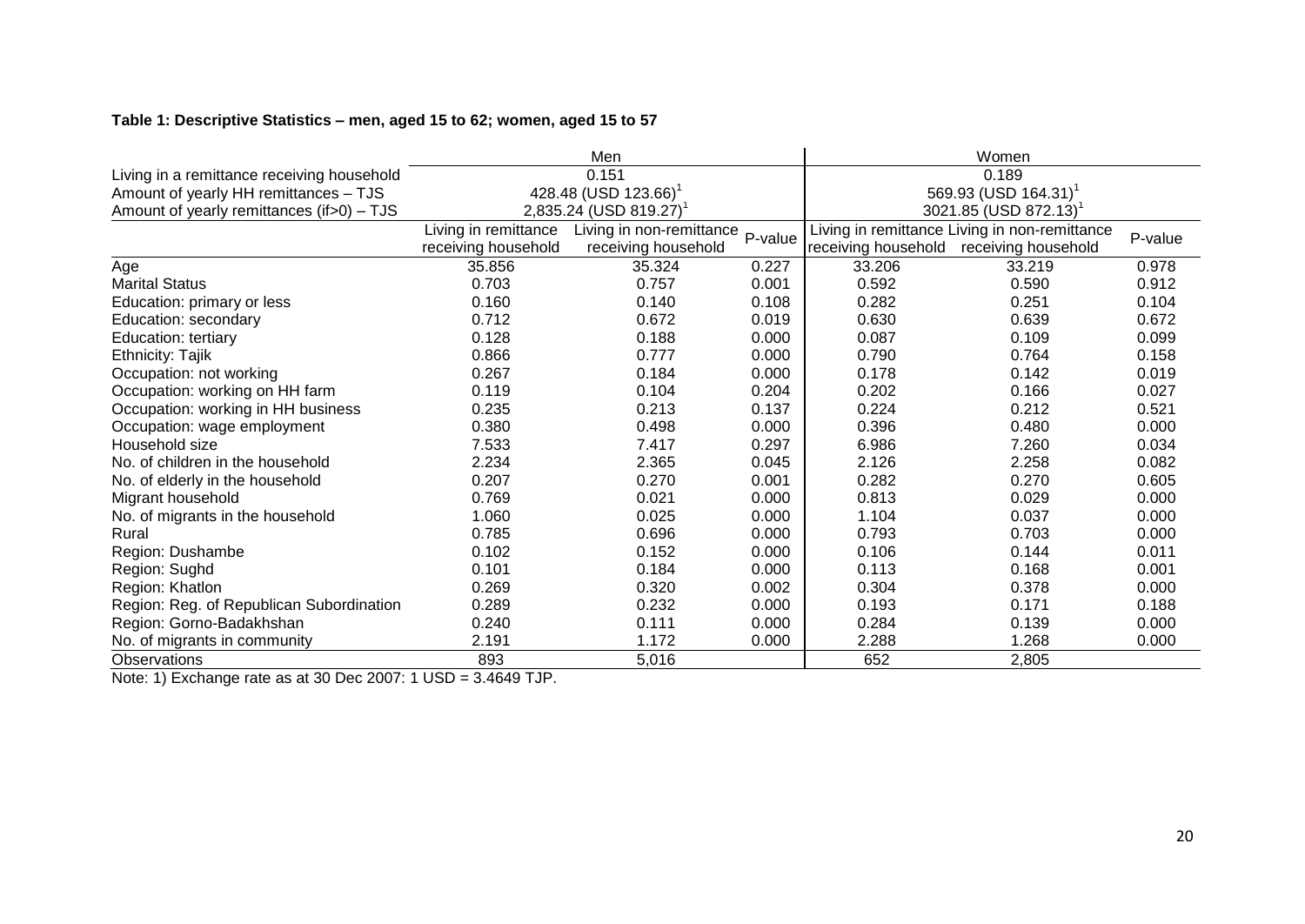|                            | Not working | Working on  | Working in         | Wage        |  |  |
|----------------------------|-------------|-------------|--------------------|-------------|--|--|
|                            |             | HH farm     | <b>HH</b> business | employment  |  |  |
| Log of remittances         | $0.006***$  | 0.002       | 0.003              | $-0.010***$ |  |  |
|                            | (0.002)     | (0.002)     | (0.002)            | (0.003)     |  |  |
| Age                        | $-0.016***$ | $-0.004$    | $0.008*$           | $0.013**$   |  |  |
|                            | (0.004)     | (0.003)     | (0.004)            | (0.005)     |  |  |
| Age squared x 100          | $0.015***$  | $0.007*$    | $-0.010*$          | $-0.012*$   |  |  |
|                            | (0.005)     | (0.003)     | (0.006)            | (0.006)     |  |  |
| Married                    | $-0.096***$ | 0.014       | $0.039**$          | $0.043*$    |  |  |
|                            | (0.020)     | (0.012)     | (0.019)            | (0.023)     |  |  |
| Education level: secondary | $-0.008$    | $-0.039***$ | $-0.019$           | $0.065***$  |  |  |
|                            | (0.017)     | (0.015)     | (0.018)            | (0.021)     |  |  |
| Education level: tertiary  | $-0.091***$ | $-0.042***$ | $-0.129***$        | $0.262***$  |  |  |
|                            | (0.017)     | (0.014)     | (0.019)            | (0.026)     |  |  |
| Household size             | $0.010***$  | $-0.001$    | $-0.005$           | $-0.004$    |  |  |
|                            | (0.003)     | (0.003)     | (0.003)            | (0.005)     |  |  |
| No. of children $(-15)$    | $-0.011*$   | 0.006       | $0.016***$         | $-0.011$    |  |  |
|                            | (0.006)     | (0.004)     | (0.006)            | (0.007)     |  |  |
| No. of elderly $(>62)$     | 0.002       | 0.014       | $-0.006$           | $-0.009$    |  |  |
|                            | (0.010)     | (0.010)     | (0.013)            | (0.014)     |  |  |
| <b>Rural location</b>      | $-0.054**$  | $0.069***$  | $-0.030$           | 0.015       |  |  |
|                            | (0.025)     | (0.019)     | (0.028)            | (0.032)     |  |  |
| Regional controls          | Yes         | Yes         | Yes                | Yes         |  |  |
| Observations               | 5,909       |             |                    |             |  |  |
| Wald Chi-squared           | 732.23      |             |                    |             |  |  |
| Log pseudo likelihood      | -6750.63    |             |                    |             |  |  |

## **Table 2: Multinomial probit marginal effects – amount of remittances**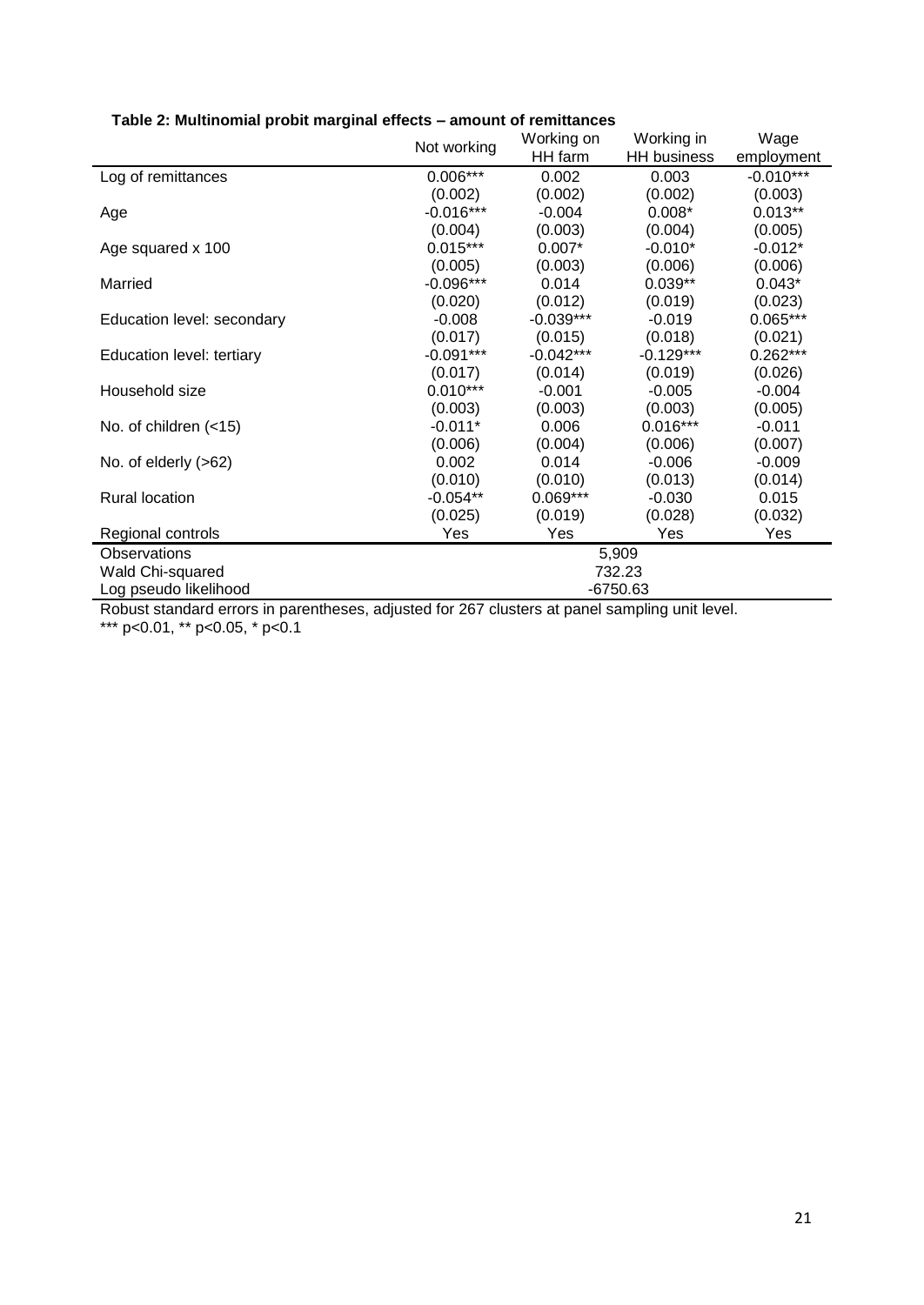|                              | <b>OLS</b>  | Marginal effect after mprobit |             |                    |            |  |  |
|------------------------------|-------------|-------------------------------|-------------|--------------------|------------|--|--|
|                              |             | Not                           | Working on  | Working in         | Wage       |  |  |
|                              |             | working                       | HH farm     | <b>HH</b> business | employment |  |  |
| Log of remittances           |             | $-0.001$                      | 0.013       | $0.040**$          | $-0.052**$ |  |  |
|                              |             | (0.018)                       | (0.016)     | (0.019)            | (0.021)    |  |  |
| Age                          | $-0.103***$ | $-0.017***$                   | $-0.003$    | $0.011**$          | 0.009      |  |  |
|                              | (0.025)     | (0.004)                       | (0.003)     | (0.005)            | (0.006)    |  |  |
| Age squared x 100            | $0.143***$  | $0.016***$                    | 0.005       | $-0.015**$         | $-0.006$   |  |  |
|                              | (0.031)     | (0.005)                       | (0.004)     | (0.006)            | (0.007)    |  |  |
| Married                      | 0.010       | $-0.096***$                   | 0.015       | $0.040**$          | $0.041*$   |  |  |
|                              | (0.121)     | (0.020)                       | (0.012)     | (0.019)            | (0.023)    |  |  |
| Education level: secondary   | $-0.030$    | $-0.009$                      | $-0.038***$ | $-0.017$           | $0.064***$ |  |  |
|                              | (0.121)     | (0.017)                       | (0.015)     | (0.018)            | (0.021)    |  |  |
| Education level: tertiary    | $-0.353**$  | $-0.092***$                   | $-0.038***$ | $-0.117***$        | $0.247***$ |  |  |
|                              | (0.152)     | (0.018)                       | (0.014)     | (0.021)            | (0.027)    |  |  |
| Household size               | 0.027       | $0.012***$                    | $-0.001$    | $-0.008**$         | $-0.002$   |  |  |
|                              | (0.026)     | (0.004)                       | (0.003)     | (0.004)            | (0.005)    |  |  |
| No. of children (<15)        | $-0.023$    | $-0.014**$                    | 0.006       | $0.019***$         | $-0.011$   |  |  |
|                              | (0.043)     | (0.006)                       | (0.005)     | (0.006)            | (0.008)    |  |  |
| No. of elderly $(>62)$       | $-0.292***$ | $-0.001$                      | 0.017       | 0.004              | $-0.020$   |  |  |
|                              | (0.084)     | (0.012)                       | (0.011)     | (0.015)            | (0.015)    |  |  |
| <b>Rural location</b>        | 0.247       | $-0.052**$                    | $0.067***$  | $-0.040$           | 0.025      |  |  |
|                              | (0.177)     | (0.026)                       | (0.019)     | (0.029)            | (0.031)    |  |  |
| Regional controls            | Yes         | Yes                           | Yes         | Yes                | Yes        |  |  |
| No. of migrants in community | $0.275***$  |                               |             |                    |            |  |  |
|                              | (0.046)     |                               |             |                    |            |  |  |
| <b>Ethnicity: Tajik</b>      | $0.312***$  |                               |             |                    |            |  |  |
|                              | (0.113)     |                               |             |                    |            |  |  |
| Constant                     | $1.932***$  |                               |             |                    |            |  |  |
|                              | (0.426)     |                               |             |                    |            |  |  |
| OLS residual                 |             | 0.007                         | $-0.012$    | $-0.038**$         | $0.043**$  |  |  |
|                              |             | (0.018)                       | (0.016)     | (0.019)            | (0.021)    |  |  |
| Observations                 | 5,909       |                               |             | 5,909              |            |  |  |
| R-squared                    | 0.065       |                               |             |                    |            |  |  |
| Wald Chi-squared             |             |                               |             | 735.45             |            |  |  |
| Log pseudo likelihood        |             | $-6744.64$                    |             |                    |            |  |  |

# **Table 3: Control function approach – amount of remittances**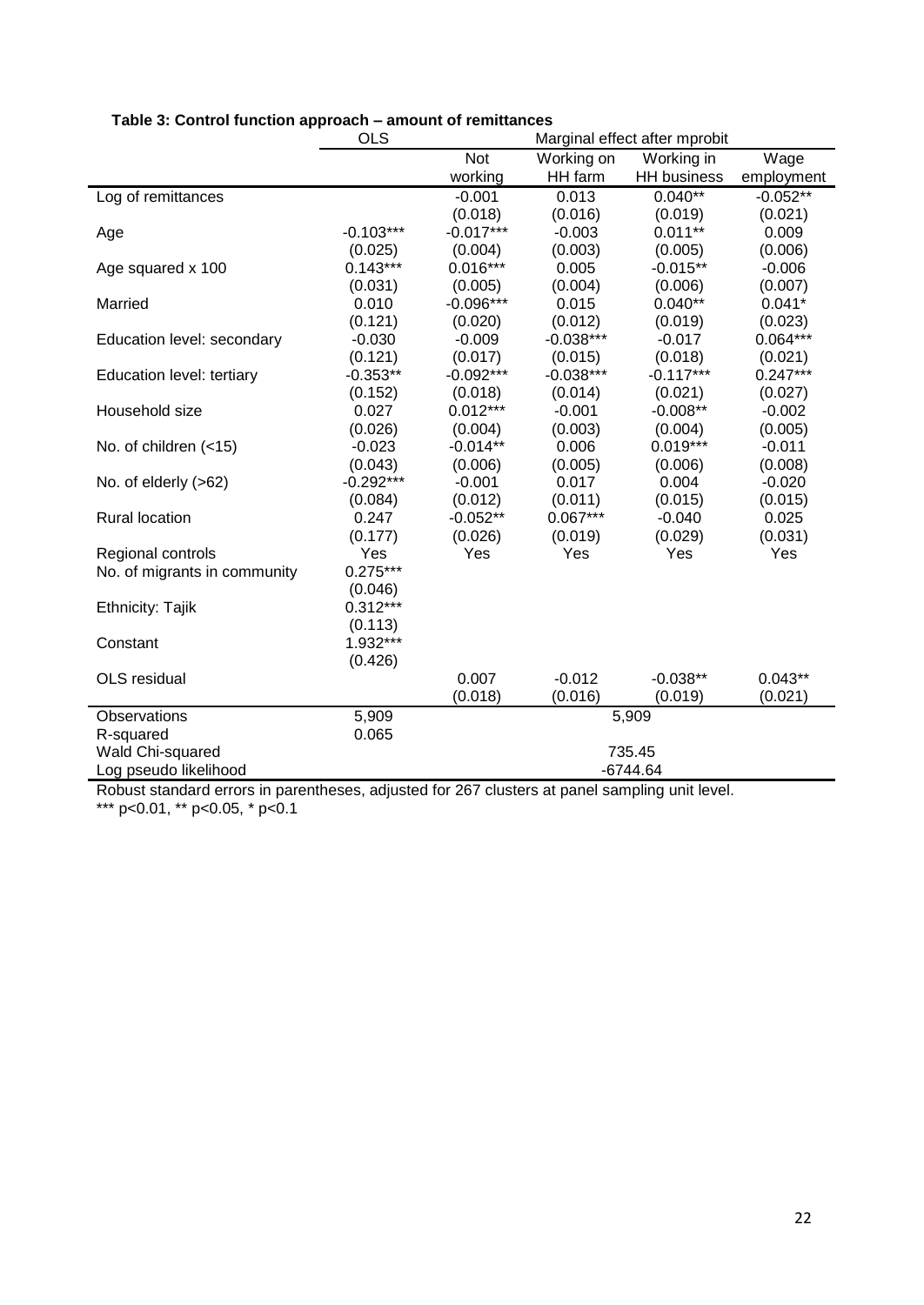|                              | Not working | Working on  | Working in         | Wage        |  |  |
|------------------------------|-------------|-------------|--------------------|-------------|--|--|
|                              |             | HH farm     | <b>HH</b> business | employment  |  |  |
| No. of migrants in household | $0.034***$  | $0.019*$    | 0.003              | $-0.056***$ |  |  |
|                              | (0.011)     | (0.010)     | (0.013)            | (0.017)     |  |  |
| Age                          | $-0.016***$ | $-0.004$    | $0.007*$           | $0.012**$   |  |  |
|                              | (0.004)     | (0.003)     | (0.004)            | (0.005)     |  |  |
| Age squared x 100            | $0.015***$  | $0.006*$    | $-0.010*$          | $-0.011*$   |  |  |
|                              | (0.005)     | (0.003)     | (0.006)            | (0.006)     |  |  |
| Married                      | $-0.097***$ | 0.013       | $0.040**$          | $0.044*$    |  |  |
|                              | (0.020)     | (0.012)     | (0.019)            | (0.023)     |  |  |
| Education level: secondary   | $-0.007$    | $-0.038**$  | $-0.019$           | $0.064***$  |  |  |
|                              | (0.018)     | (0.015)     | (0.018)            | (0.021)     |  |  |
| Education level: tertiary    | $-0.090***$ | $-0.042***$ | $-0.129***$        | $0.261***$  |  |  |
|                              | (0.017)     | (0.014)     | (0.019)            | (0.026)     |  |  |
| Household size               | $0.010***$  | $-0.001$    | $-0.005$           | $-0.004$    |  |  |
|                              | (0.004)     | (0.003)     | (0.003)            | (0.005)     |  |  |
| No. of children $(-15)$      | $-0.011*$   | 0.006       | $0.016***$         | $-0.011$    |  |  |
|                              | (0.006)     | (0.004)     | (0.006)            | (0.007)     |  |  |
| No. of elderly $(>62)$       | 0.001       | 0.014       | $-0.007$           | $-0.008$    |  |  |
|                              | (0.010)     | (0.010)     | (0.013)            | (0.014)     |  |  |
| <b>Rural location</b>        | $-0.055**$  | $0.068***$  | $-0.029$           | 0.016       |  |  |
|                              | (0.025)     | (0.019)     | (0.028)            | (0.032)     |  |  |
| Regional controls            | Yes         | Yes         | Yes                | Yes         |  |  |
| Observations                 | 5,909       |             |                    |             |  |  |
| Wald Chi-squared             | 726.19      |             |                    |             |  |  |
| Log pseudo likelihood        | -6747.62    |             |                    |             |  |  |

## **Table 4: Multinomial probit marginal effects – number of migrants in household**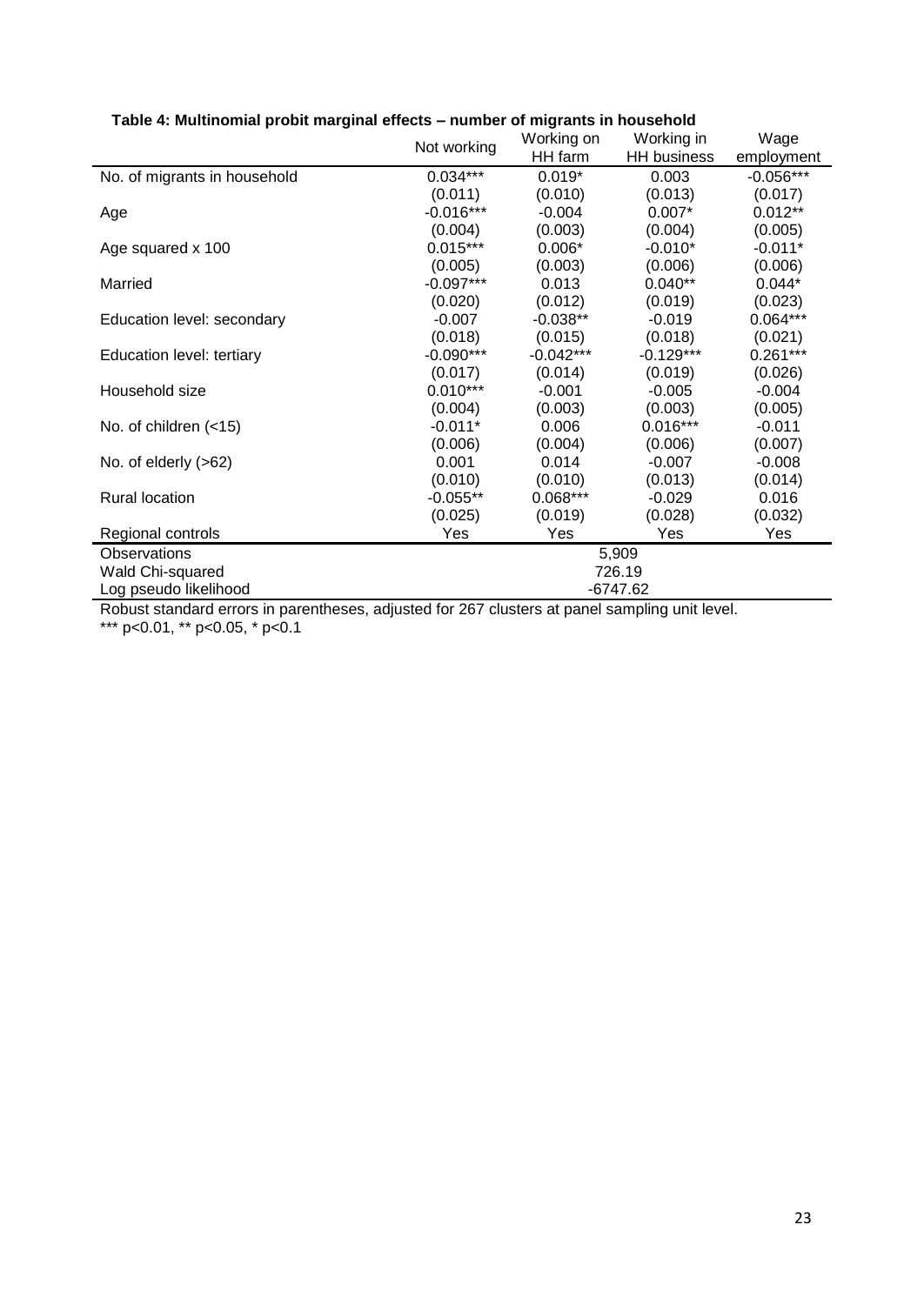|                              | <b>GLM</b>  | Marginal effect after mprobit |            |                    |             |  |  |
|------------------------------|-------------|-------------------------------|------------|--------------------|-------------|--|--|
|                              |             | Not                           | Working on | Working in         | Wage        |  |  |
|                              |             | working                       | HH farm    | <b>HH</b> business | employment  |  |  |
| No. of migrants in household |             | 0.016                         | $0.088**$  | $0.094**$          | $-0.198***$ |  |  |
|                              |             | (0.041)                       | (0.039)    | (0.045)            | (0.061)     |  |  |
| Age                          | $-0.110***$ | $-0.017***$                   | $-0.002$   | $0.010**$          | 0.009       |  |  |
|                              | (0.019)     | (0.004)                       | (0.003)    | (0.004)            | (0.005)     |  |  |
| Age squared x 100            | $0.154***$  | $0.016***$                    | 0.003      | $-0.013**$         | $-0.006$    |  |  |
|                              | (0.023)     | (0.005)                       | (0.004)    | (0.006)            | (0.007)     |  |  |
| Married                      | 0.030       | $-0.097***$                   | 0.013      | $0.038**$          | $0.045*$    |  |  |
|                              | (0.132)     | (0.020)                       | (0.012)    | (0.019)            | (0.023)     |  |  |
| Education level: secondary   | $-0.121$    | $-0.008$                      | $-0.037**$ | $-0.017$           | $0.062***$  |  |  |
|                              | (0.092)     | (0.018)                       | (0.015)    | (0.018)            | (0.021)     |  |  |
| Education level: tertiary    | $-0.479***$ | $-0.091***$                   | $-0.036**$ | $-0.123***$        | $0.250***$  |  |  |
|                              | (0.148)     | (0.018)                       | (0.015)    | (0.020)            | (0.027)     |  |  |
| Household size               | 0.045       | $0.010***$                    | $-0.002$   | $-0.006*$          | $-0.002$    |  |  |
|                              | (0.027)     | (0.004)                       | (0.003)    | (0.003)            | (0.005)     |  |  |
| No. of children $( < 15)$    | $-0.036$    | $-0.011*$                     | 0.006      | $0.016***$         | $-0.012$    |  |  |
|                              | (0.045)     | (0.006)                       | (0.004)    | (0.006)            | (0.007)     |  |  |
| No. of elderly (>62)         | $-0.196**$  | 0.001                         | 0.016      | $-0.004$           | $-0.013$    |  |  |
|                              | (0.096)     | (0.011)                       | (0.010)    | (0.013)            | (0.014)     |  |  |
| <b>Rural location</b>        | $0.382*$    | $-0.054**$                    | $0.065***$ | $-0.037$           | 0.025       |  |  |
|                              | (0.218)     | (0.026)                       | (0.020)    | (0.028)            | (0.032)     |  |  |
| Regional controls            | Yes         | Yes                           | Yes        | Yes                | Yes         |  |  |
| No. of migrants in community | $0.208***$  |                               |            |                    |             |  |  |
|                              | (0.027)     |                               |            |                    |             |  |  |
| Ethnicity: Tajik             | 0.090       |                               |            |                    |             |  |  |
|                              | (0.162)     |                               |            |                    |             |  |  |
| Constant                     | $-0.744*$   |                               |            |                    |             |  |  |
| <b>GLM</b> deviance residual | (0.404)     | 0.014                         | $-0.048*$  | $-0.060**$         | $0.094**$   |  |  |
|                              |             | (0.027)                       | (0.026)    | (0.029)            | (0.040)     |  |  |
|                              |             |                               |            |                    |             |  |  |
| <b>Observations</b>          | 5,909       | 5,909<br>761.63               |            |                    |             |  |  |
| Wald Chi-squared             | $-2863.63$  |                               |            | $-6739.95$         |             |  |  |
| Log pseudo likelihood        |             |                               |            |                    |             |  |  |

## **Table 5: Control function approach – number of migrants in household**